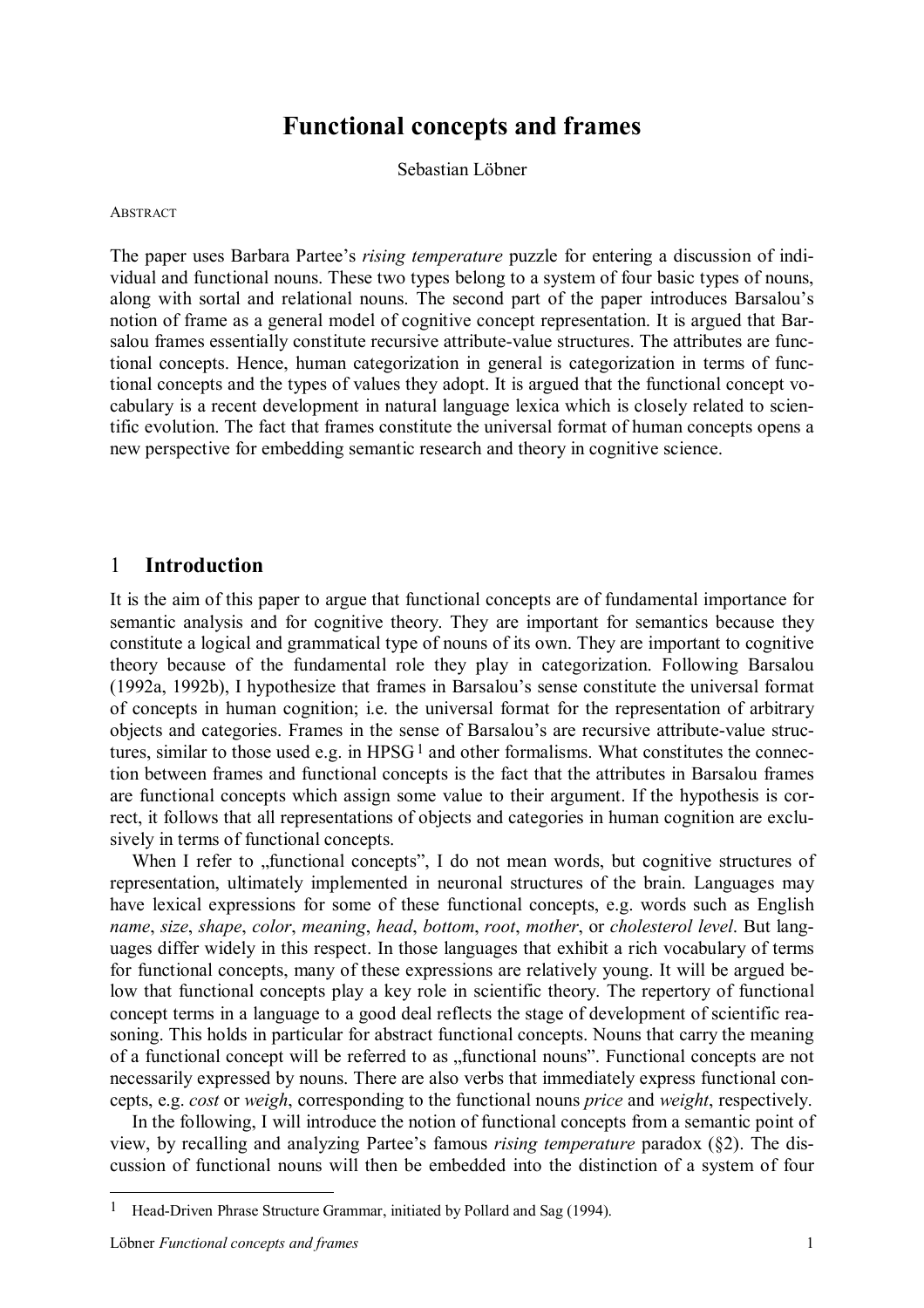basic types of nouns, including in addition sortal, individual, and relational nouns (§3). In §4, I will introduce Barsalou frames, showing that they essentially are networks of functional assignments in terms of attributes. This provides the crucial link between functional concepts and frames. §5 will briefly discuss the role of frames, functional concepts, and functional nouns in science. § 6 will formulate the conclusions of the discussion.

# 2 **Partee's paradox recalled**

# **2.1 The temperature is rising**

Montague (1973) cites an example of Barbara Partee's that constitutes an apparent paradox: The sentences in (1a) and (1b) do not entitle the inference of (1c).

- (1) a. The temperature is rising.
	- b. The temperature is ninety.
	- c. Ninety is rising.

The example appears to contradict a fundamental law of predicate logic, ascribed to Leibniz: If a predication P is true of an individual a, and a is identical with b, then necessarily the predication is also true of b.

| (2) | Leibniz' Law |                                       |  |  |
|-----|--------------|---------------------------------------|--|--|
|     | P(a)         | a predication about some individual a |  |  |
|     | $a = b$      | identity of individuals a and b       |  |  |
|     | P(b)         | the same predication about b          |  |  |

Partee's example is not free of problems. It has been objected (cf. Jackendoff 1979) that (1b) does not constitute an identity statement but rather is used to express the location of the temperature value on a scale. According to Thomason (1979), the predication in (1c) constitutes a category mistake.2 Also it may be objected that the expression *ninety* does not refer to the same object in (1b) and (1c). While these objections are justified from a linguistic point of view, they can be avoided in several ways (cf. Löbner 1981, Löbner 1979: 23f, Lasersohn 2005). One way to save the argument intended by Partee is to consider examples such as the following:

- (3) a. The US president will change.
	- b. The US president is Barack Obama.
	- c. Barack Obama will change.

Assume we relate these sentences to some time when Barack Obama is in office as US president. Assume further that *change* in (3a) means 'be replaced'3. Obviously, (3a) and (3b) do not entail (3c) if *change* is taken in that meaning, which of course is necessary if (3) is taken

<sup>&</sup>lt;sup>2</sup> This fact does not really show that the argument is wrong. Whether (1c) is logically possible and does not follow from the two premises or whether the conclusion is necessarily false, or altogether senseless – the fact remains that the entailment is invalid.

<sup>&</sup>lt;sup>3</sup> Single quotes are used for representing meanings and the contents of concepts.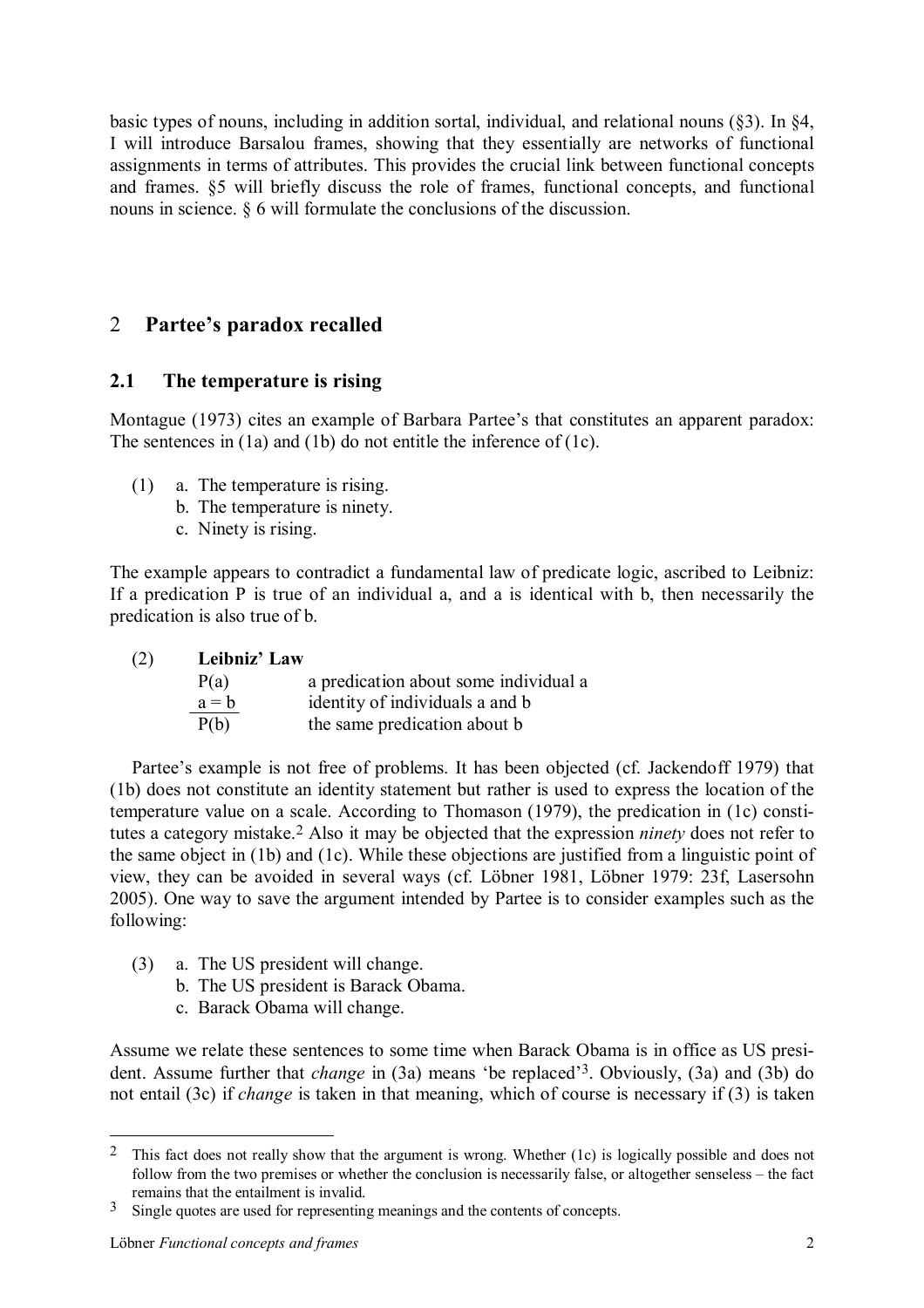to represent an instance of Leibniz' Law. In fact, it can be argued that (3c), with that reading of *change*, not only does not follow from the two premises, but in fact is semantically abnormal. A remaining problem with (3) is that sentences (3a) and (3c) both have a different reading, in which *change* means 'become different'. With this reading of *change* (3) does constitute a valid instance of Leibniz' Law. This problem does not arise in the German equivalents of the three statements if *change* is translated as *wechseln* which has the reading 'be replaced' but not 'become different':

- (4) a. Der US-Präsident wird wechseln.
	- b. Der US-Präsident ist Barack Obama.
	- c. Barack Obama wird wechseln.

What is expressed in (4), and was intended in (1), is the following. The referent of the subject NP varies with the time of reference: there is a temporal sequence of US presidents as there are temperatures varying in time. For the nouns *US-Präsident* and *temperature*, there are functions from times to persons and temperature values, respectively, which yield for every time the current referent of the noun. Note that for these nouns there is necessarily at most one referent at every time and in a given context.<sup>4</sup> In sentences like (5a,b), the NPs refer just to the actual values at the given time of reference, and the predications expressed by the respective VPs take these as their arguments.

- (5) a. The temperature is low.
	- b. The US president is married.

Consequently, no paradox like that in (4) will arise with the sentences in (5); consider the valid inference in (6).

(6) a. The US president is married. b. The US president is Barack Obama. c. Barack Obama is married.

Crucially, the predications in (4a) and (1a) express a change in time of what the subject refers to: the referent of *der US-Präsident* is replaced, as is the referent of the subject NP *the temperature* if the temperature rises. The first premise, therefore, is a statement of the type  $p(f, t_e)$  where p represents the predication 'change/wechseln' or 'be rising' and f represents the function from times to entities which assigns a US president, or a temperature, respectively, to every time; t<sub>e</sub> is the implicit time of reference, or evaluation time, which the statement relates to. Roughly, (4a) says that there is a time  $t > t_e$  where  $f(t) \neq f(t_e)$ ; (1a) states that  $f'(t_e) > 0$ , where f' is the first derivative of f with respect to t, i.e. df(t)/dt. Thus, the content of (1a) and (4a) is a predication of the type:

(7) a.  $p(f, t_a)$ where f: TIME  $\longrightarrow$  E (E some appropriate set of entities)

The second premise in (4) and (1) states that the value of f for the time of reference  $t_e$  is a particular one. In (4), the second premise constitutes an identity statement (and in (1) it can at least be taken as an equivalent of an identity statement).

<sup>4</sup> Uniqueness of reference here is not due to the definite article, but a fact inherent to the meanings of the nouns *US-Präsident* and *temperature*. The definite article is redundant. See Löbner (1985) and Löbner (2011) for the role of definiteness marking with functional nouns.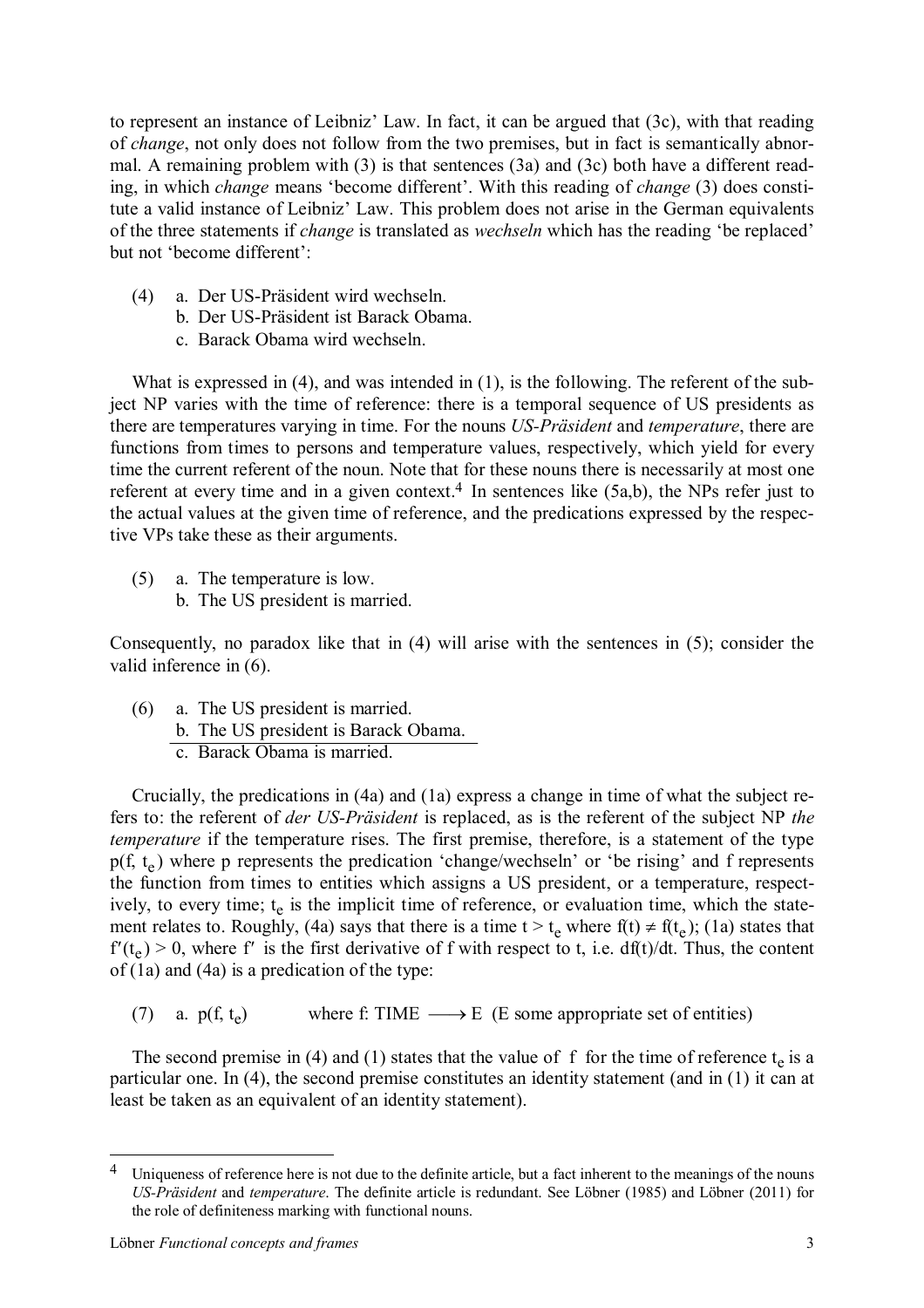(7) b.  $f(t_e) =$  Barack Obama  $f(t_e) = 90^{\circ}$ 

In Leibniz' Law, the second premise states that the argument of the predication in the first premise is identical with some object b. The two statements in (7b) are identity statements about  $f(t_e)$ , i.e. about the value of the time-dependent function f for the time of reference. This, however, is not the argument of the predication in (7a). p has two arguments, the function f and the time  $t_e$ , and the two-place predication cannot be reduced to a one-place predication about f(t<sub>e</sub>): *der US-Präsident wird wechseln* is not a predication that just concerns the president of the US at time  $t_e$ ; the analogue holds of the rising temperature statement.

Consequently, the apparent paradox can be resolved by observing that the second premise does not constitute a relevant identity statement for the Leibniz entailment.

#### **2.2 The nature of the example**

Partee's paradox is cited by Montague as an instance of an intensional subject construction in the first premise, something originally assumed not to exist (Lewis 1970). To see what an intensional construction is, let us first define the notion of an extensional construction. In the framework of Montague's<sup>5</sup>, the extension of a noun is the set of its potential referents in a given context of utterance. (Montague would talk of a possible world index instead of a context of utterance.) For example, the extension of *cow* in a particular context of utterance would be the set of all cows given in that context of utterance. The extension of *US president* would be the (one and only) US president, the person in office, in that context. A sentence construction is extensional with respect to a certain NP position, if the NP can be replaced by any other NP with the same extension without changing the truth-value of the sentence. For example, the valid entailment in (6) shows that the sentence in (6a) (*the US president is married*) is extensional with respect to the subject position: Let (6b) (*the US president is Barack Obama*) be true; it then follows that the NPs *the US president* and *Barack Obama* have the same extension. Consequently, (6c) is true because the construction  $\Delta P$  *is married*<sup> $\Delta$ </sup> is a predication about the extension of the subject NP.

A construction is intensional, if it is not extensional. In Montague's terminology the intension of an expression is a function that returns for every possible context of utterance the extension of the expression. In the case of *US president* and *temperature* the intension would return the current US president and the given temperature, respectively, for the given context of utterance. The sentences in (1a) and (4a) are intensional since the VP predicates about the extensions of the subject NP at more than one time, i.e. in different possible contexts of utterance. In intensional constructions, the truth value may change, if the NP is replaced by another NP with just the same extension. For example, if in a given context of utterance the US president is Michelle's husband, and the US president changes, it does not follow that Michelle's husband changes. Intensional constructions represent a predication about the intension of the NP which cannot be logically reduced to a predication about its extension (otherwise, the construction would be extensional).

Although (1a) is clearly not extensional, Partee's example met some opposition as an instance of a construction with intensional subject position. Examples of intensional (or 'opaque') constructions known in that historical context were sentences such as the following, with an intensional object NP:

(8) a. Hank seeks a unicorn.

<sup>5</sup> Montague (1973)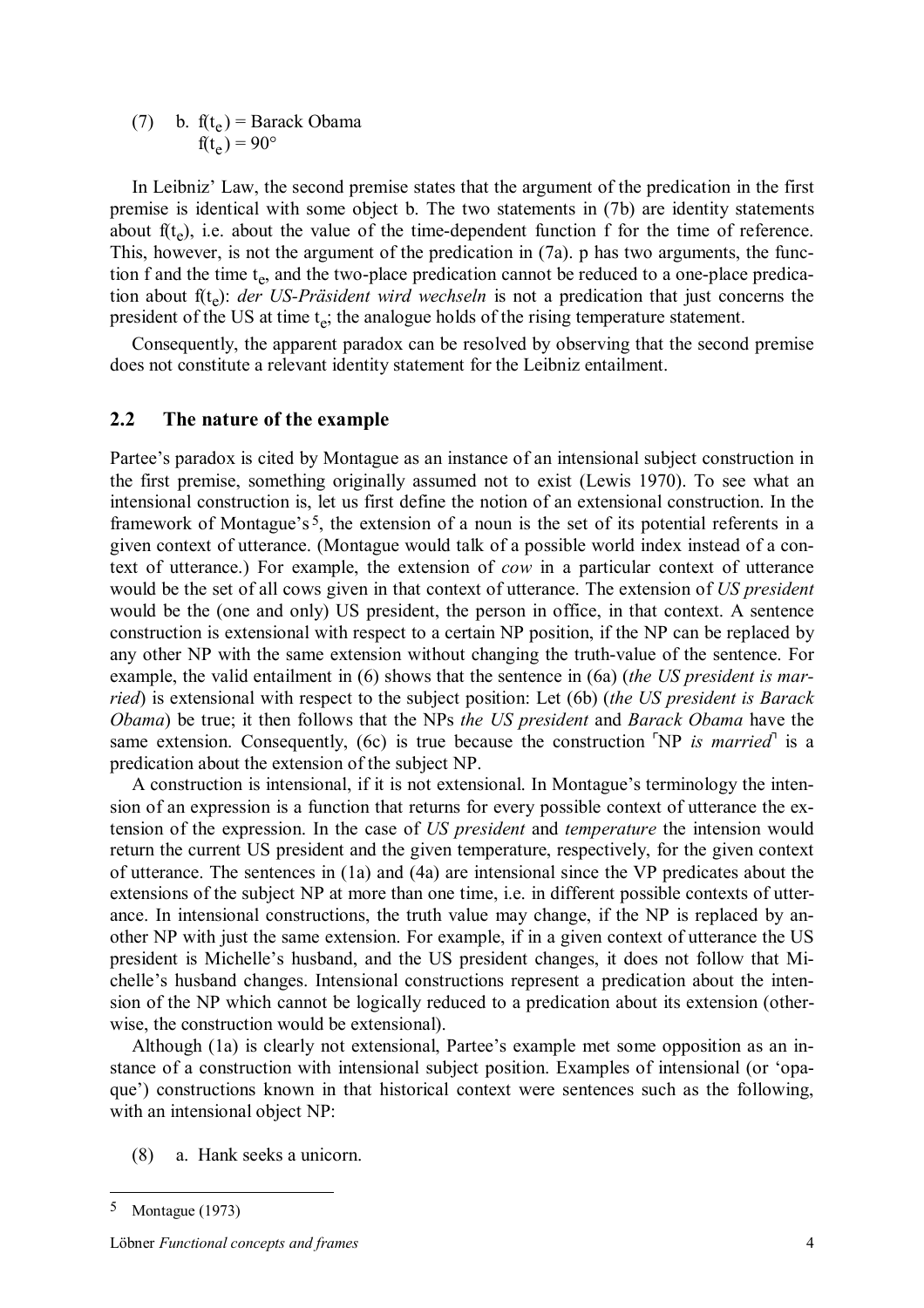There are two readings to the sentence, one in which it entails (8b), and the crucial, opaque one, in which it does not.

(8) b. There is a unicorn that Hank seeks.

The reason why this construction (in the second reading) is intensional with respect to the object NP is different. The verb *seek* in this reading, is not about the extension of the object NP at all. The actual extension of the object NP does not matter. Hank may seek a unicorn even if no unicorns exist, in fact, even if Hank does not believe in the existence of unicorns himself. The object NP renders a description related to the intention of the seeker rather than to some object in the world. Because of the different nature of intensionality in the classical examples of the type in (8a), the rising-temperature examples were considered not intensional proper (e.g. Dowty, Wall, Peters 1981: 279-286), although the non-extensional character manifest in the apparent failure of Leibniz' Law was mostly acknowledged.6 The construction in (8) is possible with special verbs such as *seek*, *design*, *imagine*, *expect* and almost all types of nouns, including sortal nouns, relational nouns, proper names and functional nouns (see the next section for the distinction).

#### 3 **Types of nouns**

#### **3.1 Individual nouns and concepts**

The rising-temperature, or changing-president, construction represents a predication about the changing referent of the subject NP. The meaning of the noun must be such that it yields for every appropriate context of utterance a particular object as the unique referent. If the predication of the construction concerns variation in time, the subject noun has to define a function from times to an appropriate type of entities, e.g. persons or temperature values. Such nouns are of a particular logical type. They are inherently unique. The concept they express defines a function that returns a unique referent to every appropriate context of utterance.<sup>7</sup> In former publications I therefore referred to this type of nouns as "functional nouns", and the corresponding type of concepts as "functional concepts" ("FC1" in Löbner 1985, 1998) or "Funktionalbegriffe" in German ("FB1" in Löbner 1979). To avoid confusion, and join established terminology, e.g. in Janssen (1984), I will use the terms *individual concept* and *individual noun* here, as I do in Löbner (2011). Thus *temperature* and *US-Präsident* are **individual nouns**, and their meanings are individual concepts.

The subject terms of the rising-temperature or changing-president construction need not only express an individual concept that assigns referents to times. In addition, the underlying functions must be able to return different values at different times. Otherwise the predication about the temporal variation of the value of the function would be inapplicable for logical reasons. The latter requirement for the nouns in subject position is responsible for the awkwardness of the sentences in (1c) and (4c): NPs such as *ninety* or *Barack Obama* do not have different referents at different times in the same context.

The type of intensionality observed with (1a) and (4a) is also possible with transitive verb

<sup>6</sup> Jackendoff (1979) argues for an extensional analysis of *the temperature is rising*; see Löbner (1981) for a reply.

<sup>7</sup> Quite generally, there will be contexts where a given inherently unique noun fails to refer; every functional noun presupposes certain general conditions for successful reference, or "appropriate context". For example, *US* president fails to refer if the time of reference is in the  $16<sup>th</sup>$  century, or *husband* of *Amy* lacks reference if Amy is not married.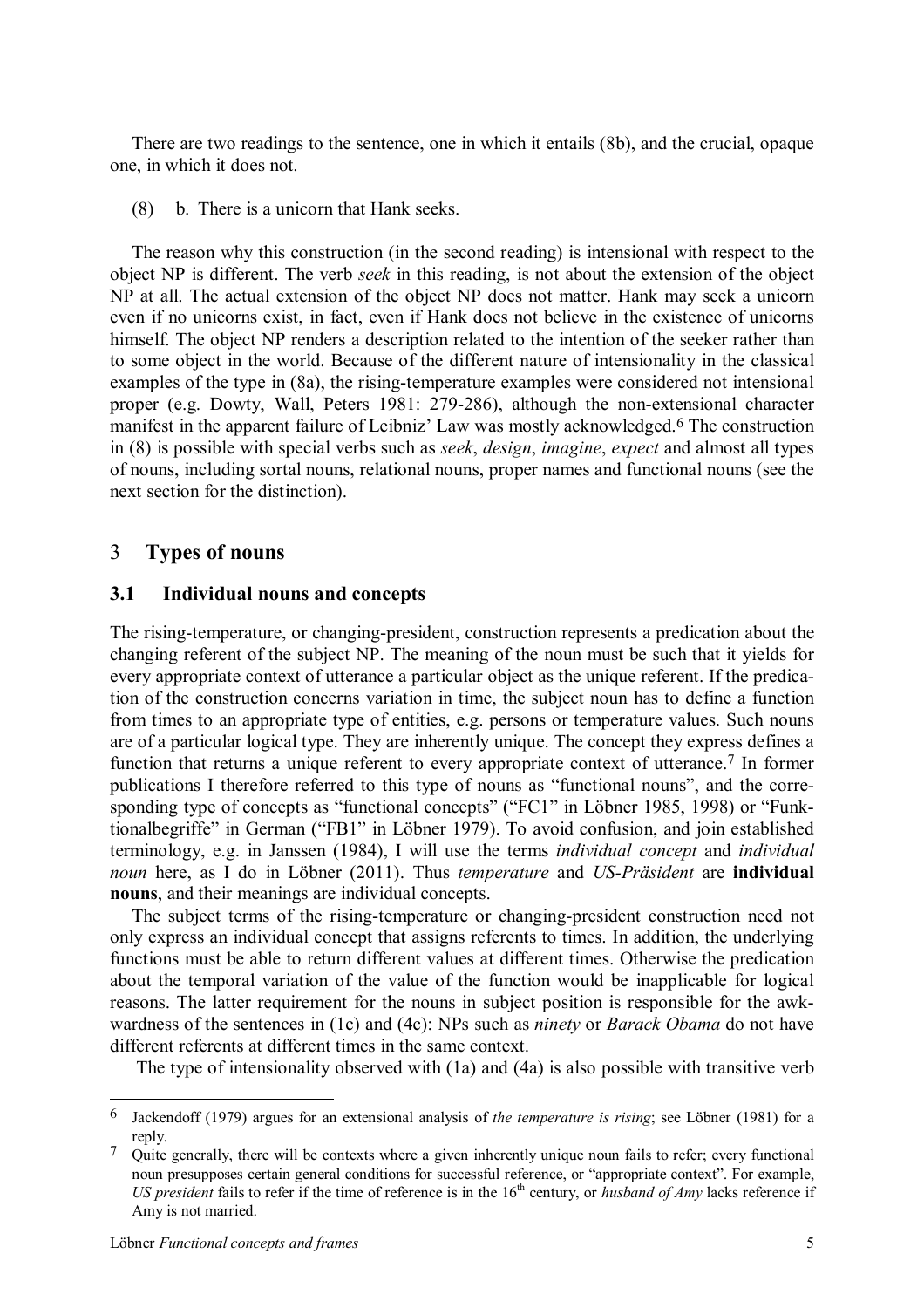constructions such as:

- (9) a. The trainer replaced the goalkeeper.
	- b. The government raised the exchange rate.

To see the difference between these intensional constructions and ordinary extensional ones, consider the verb *grow.* If I say, for example, the sentence in (10), I refer to a particular child now and the same child some time ago, when her height was measured the last time.

(10) The child has grown 2 centimeters.

Contrary to predications such as *wechseln* in (4a), *grow* here requires that the referent of the subject NP remains identical over time. It would be a joke playing with this logical requirement if I would use (10) for a situation where the child has been replaced by some other child which happens to be 2 cm taller than the former one. The required constancy of the argument over time is what makes the verb *grow* in (10) an extensional predicate term.

Not quite incidentally, the verb *grow* can also be used in the intensional construction, similarly to *rise* in (1a), if the subject noun is some abstract individual noun:

(11) The gross national product grew 0.3 per cent.

The GNP is an abstract figure; the noun refers to whatever is the current GNP value. If the GNP grows, the noun changes its referent. This is not true of persons, or trees. If they grow, it is only an attribute, or dimension, of them that changes; the growing organism remains the same organism.

The particular logical character of the constructions in (1a), (4a) and (9a,b) is veiled by the fact that the constructions not only use the same syntax as their extensional counterparts, but they also use the same vocabulary. First, the individual nouns occurring here can also be used as the heads of argument terms for extensional constructions (cf. (5a,b)); in fact they mostly are. Second, the predicate terms, mostly verbs, usually have extensional uses as well, which are more frequent, more basic and older. For example, *rise* can also be used extensionally as in (12a), and *wechseln* as in (12b):

- (12) a. The mercury is rising.
	- b. Hans wechselt auf die andere Straßenseite.
		- 'lit. Hans changes to the other side of the street.'

In English or German, there do not seem to be many verbs that occur exclusively in the VP position of the rising-temperature construction. English *vary* and its German equivalent *variieren* are among the rare examples. The existence of pairs such as extensional *the mercury is rising* vs. intensional *the temperature is rising*, or the extensional vs. the intensional reading of *the president has changed* are rather typical.

Partee's paradox did not have too much impact on the intensionality debate in early formal semantics. Its importance lies in the fact that Partee came across a linguistic construction specific for individual nouns. The discovery of inherently unique nouns, and its significance, was not immediately recognized. In fact, intensional constructions of this type were widely ignored<sup>8</sup> and the relevance of the subcategory of functional nouns for other constructions was not realized9.

 $\frac{8}{9}$  For exceptions see Janssen (1984) and Löbner (1979).<br>9 These other constructions include concealed question

These other constructions include  $\alpha$  concealed questions" (see §3.4 below).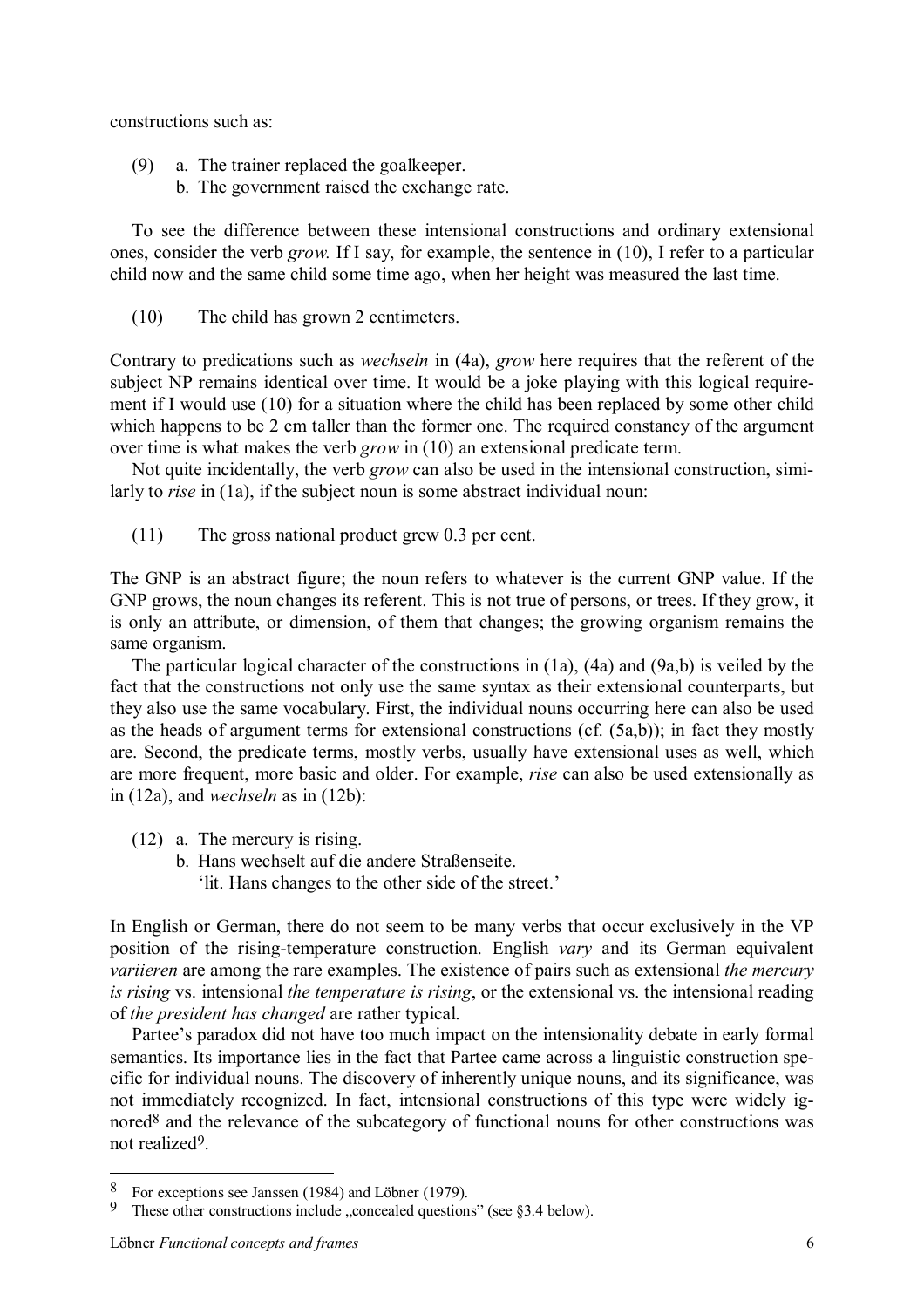## **3.2 Functional nouns and concepts**

The noun *temperature* is used in (1) without a possessor specification and given that the example is to be interpreted out of any special context, no implicit possessor specification is presupposed to be provided. In this use, *temperature* means 'temperature of the air'. In general, however, the notion of temperature is a relational concept: temperature of some physical entity, be it a gas, a liquid or solid, or light.10 Relational nouns like *temperature* – e.g. *size*, *weight*, *speed*, *color*, *shape* – denote a certain conceptual dimension of some object. The object is usually specified by means of a possessive construction. The whole denotes the unique value in that dimension which the 'possessor' object exhibits.

Similarly, the component *president* of the term *US president* is a relational noun, since a president, due to the underlying concept, is always the president of something, a country, some institution, society etc. In the compound *US president*, the modifier *US* specifies the possessor institution. A specification of a (non-relational) possessor for some relational noun combines with the originally relational concept to form a non-relational concept – such as *US\_president* or *temperature\_of\_the\_air* – which integrates the possessor concept into the relational concept.

Nouns which are both inherently unique and relational are **functional nouns**. English grammar allows for the omission of a possessor specification, but if unspecified the possessor has to be determined otherwise.<sup>11</sup> There are three major classes of functional nouns.

- Role terms for unique roles related to the possessor, where the possessor may be a person (*father*), an institution (*king*), an event (*speaker*), an object (*inventor*) etc. Examples are kinship terms for unique relatives such as mother, father, husband, or wife (in monogamous social systems), but also role terms for all sorts of other persons that stand in a unique relationship to somebody (*boss*, *best friend*, *landlord*). Many role terms relate their referent to an institution: terms for presidents, monarchs, and all the countless offices in public life.
- **Terms for unique parts** of the possessor play a central role in meronymies. They include body part terms for unique body parts such as *head*, *mouth*, *stomach*, or terms for parts of artifacts: *handle*, *keyboard*, *mouthpiece*, etc. or physical objects in general: *surface*, *top, tip*, *core* etc.
- **Terms for attributes (aspects, dimensions)** of the possessor: terms for scalar attributes such as *size, weight*, *temperature*, *price*, *value*, but also for nonscalar dimensions: *color*, *shape*, *meaning*, *name*, *function* etc.

There are, of course, also terms for nonunique roles such as *neighbor*, *friend*, *colleague*, or nonunique kinship terms: *son*, *sister*, *aunt* etc. Also many part-terms denote parts that may occur more than once, for example *eye*, *leg*, *bone*, *tooth*. These terms are all relational nouns in the narrower sense to be introduced in the next subsection.

NPs are primarily used referentially, i.e. as argument terms of a predication, for instance as subject or object NP. In referential use, functional and relational nouns are in need of saturation of their open possessor argument. This constitutes what I have called the "absoluteness

<sup>10</sup> The special absolute use of the relational noun *temperature* is probably due to the fact that the modern notion of temperature derived from the historical meaning 'mixture'. The word *temperature* acquired its present meaning first in its application to the air (the temperature of the air was apparently considered resulting from a mixed composition of the air).

<sup>&</sup>lt;sup>11</sup> There are many languages which require either an explicit possessor specification or some derelativizing morpheme for relational nouns. Examples from indigenous American languages are discussed in Löbner (2011: 322ff).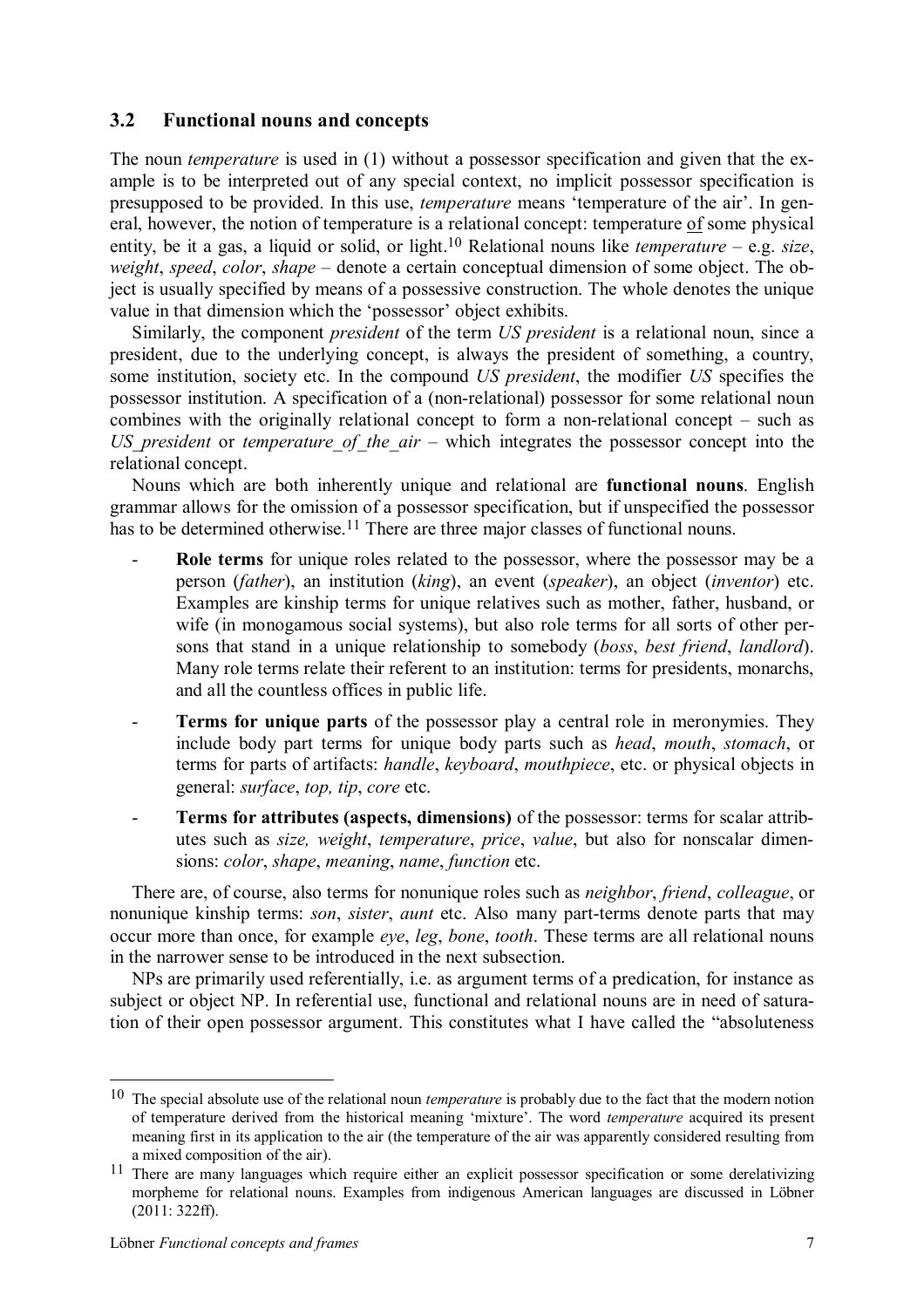constraint" on referential NPs.12 Otherwise NPs with relational head nouns could not be interpreted in context because their reference would not be determinable. One option of saturating the possessor argument is by explicit specification, e.g. in *temperature of the air* or *president of the US*. Alternatively, the specification of the possessor can, in many languages, be omitted and left to inference from the given context.13 For example, *price* in (13) would be construed as referring to the price of something which is uniquely determined in the context:

(13) The price is rising.

If a functional noun is combined with a possessor specification of the individual concept type, the result is an individual concept.14 This follows from the fact that functional nouns determine their referent uniquely relative to a possessor. If the possessor itself is uniquely determined, so is the value of a functional concept for this possessor. Thus, functional nouns may yield NPs that constitute individual concepts. This is the case if the possessor is specified by means of a definite NP or if an implicit unique possessor is retrieved from the context.

For this reason, it is not only individual nouns<sup>15</sup> that enter the subject and object positions of intensional verbs, but very often functional nouns with or without an explicit unique possessor specification. In fact, I assume, functional nouns are even more frequent than individual nouns in these constructions. In this sense, the rising-temperature construction and its transitive counterpart are characteristic of inherently unique nouns in general, individual or functional.

| (14) a. <i>individual noun</i>                | The temperature is rising.           |
|-----------------------------------------------|--------------------------------------|
| b. functional noun, implicit unique possessor | The price is rising.                 |
| c. functional noun, explicit unique possessor | The price of the ticket is rising.   |
| d. <i>individual</i> noun                     | The US president will change.        |
| e. functional noun, implicit unique possessor | The president will change.           |
| f. functional noun, explicit unique possessor | The president of the US will change. |

#### **3.3 Sortal and relational nouns and concepts**

Functional nouns are distinguished by two properties which set them apart from ordinary common nouns: inherent uniqueness and inherent relationality. Individual nouns are inherently unique, but not relational. Naturally, there are two more basic types of nouns.

**Relational nouns** in the narrower sense are relational, but not inherently unique. Nouns of this type include terms for potentially multiple roles such as brother, neighbor, friend, colleague, contemporary etc. or multiple parts of objects. There are also a large number of rela-

<sup>12</sup> Löbner (2011:299).

<sup>&</sup>lt;sup>13</sup> For further ways of dealing with an open possessor argument of functional and relational nouns see Löbner (2011, §5.3, §6.2).

<sup>14</sup> See Löbner (2011, §4) for the compositional semantics of relational and functional nouns with possessor specifications, and in particular for the "transparency property" of functional nouns which makes them inherit the conceptual type from their possessor argument. The transparency property is first mentioned in Löbner (1998).

<sup>15</sup> Talking of nouns rather than NPs (or DPs) here is rather sloppy, although harmless. Of course, it is NPs (or DPs) rather than nouns that fill the subject and object positions of the constructions discussed. The difference can be neglected here, because in the examples we need to discuss, the NPs consist of just the noun, or the noun with a possessor specification, plus a definite article. In the cases discussed, the nouns are inherently unique. The definite article is redundant under these conditions. The whole NP then expresses the same concept as does the bare noun. (See Löbner 2011 for this account in the framework developed there.)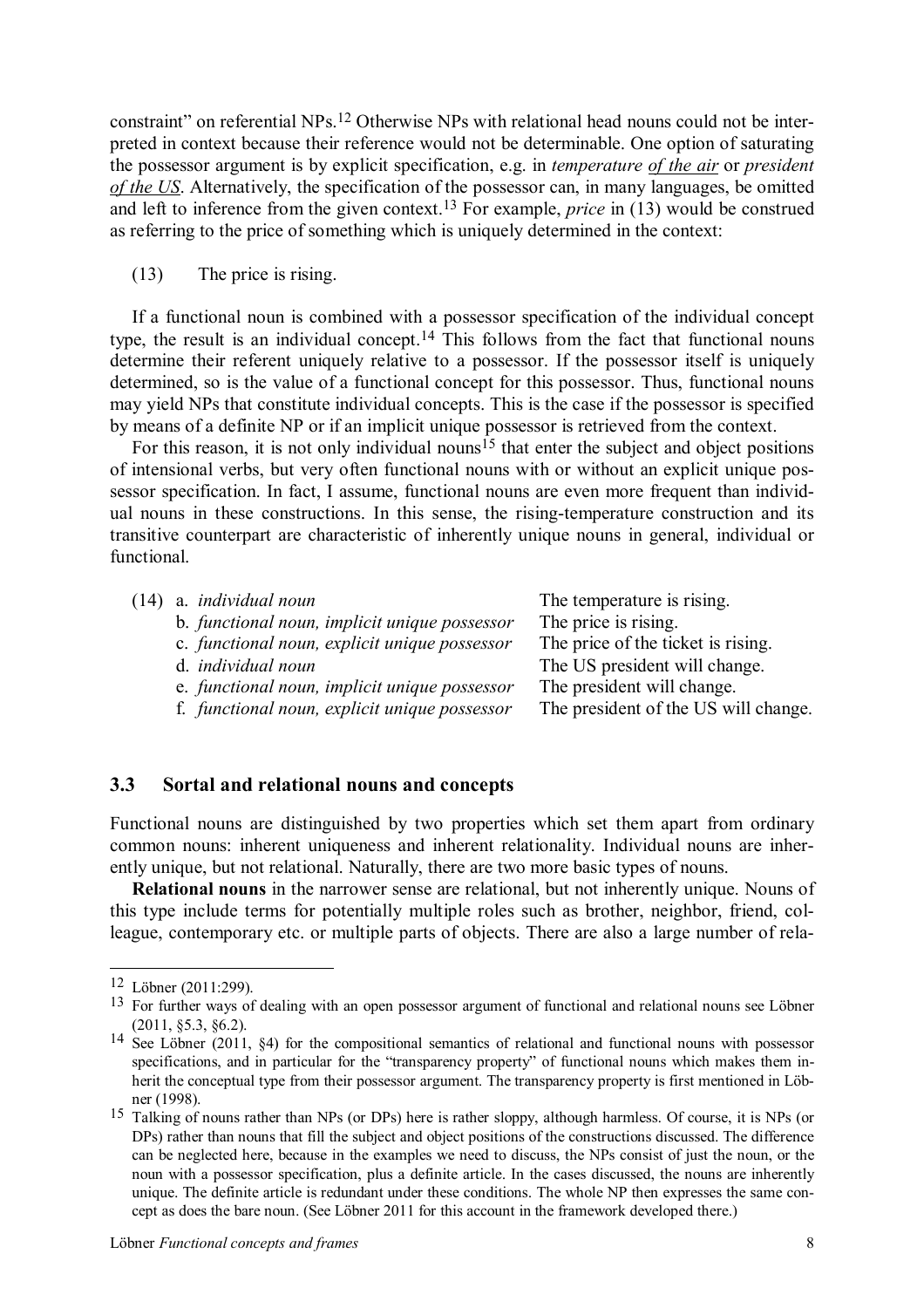tional nouns derived from verbs, such as *predication*, *use*, *statement*, *expression* and so on. Depending on the underlying verb, deverbal relational nouns may have more than one additional argument. For example, nominalizations from transitive verbs like *discovery* in *discovery of X by Y* have two additional arguments.

Sortal **nouns** are the great majority of "common nouns"; they are neither inherently unique nor relational. They specify their potential referents by means of characteristic properties. Thus they describe a sort (or category, or kind) of objects. Since the number of objects that meet the description may happen to apply in a given context of use in zero or one or more cases, they are not inherently unique. Sortal nouns are countless; they include terms for natural kinds as well as for classes of artifacts or any other concrete or abstract objects.

|            |                       |                                                           |                          | inherently unique                                        |
|------------|-----------------------|-----------------------------------------------------------|--------------------------|----------------------------------------------------------|
|            | sortal nouns          |                                                           | individual nouns         |                                                          |
|            | dog table noun water  |                                                           | Paula pope weather       |                                                          |
|            | relation:             |                                                           | relation:                |                                                          |
|            |                       | logical type: $\langle e, t \rangle$ unary pred. term     |                          | logical type: e individual term                          |
| relational | relational nouns      |                                                           | functional nouns         |                                                          |
|            | part brother property |                                                           | mother death age meaning |                                                          |
|            | relation:             | to possessor                                              | relation: to possessor   |                                                          |
|            |                       | logical type: $\langle e, e, t \rangle$ binary pred. term |                          | logical type: $\langle e, e \rangle$ unary function term |

|  |  |  | Table 1: Types of nouns |
|--|--|--|-------------------------|
|--|--|--|-------------------------|

The distinction according to inherent uniqueness and relationality gives rise to a system of four logical types of nouns (Table 1). The system is not complete. There are types of relational and functional nouns with further arguments in addition to the possessor. The type distinction corresponds to the basic types distinguished in first-order predicate logic: individual nouns correspond to type e (individual terms), sortal nouns to type  $\langle e, t \rangle$  (one-place predicate terms), relational nouns to type  $\langle e, \langle e, t \rangle \rangle$  (two-place predicate terms), and functional nouns to type  $\langle e,e \rangle$  (one-place function terms).

I have argued in Löbner (2011:283-286) that the type distinctions for nouns (in a given lexical reading) are lexical, i.e. really inherent. The system of types directly interacts with types of determination such as definite, indefinite, and possessive; but this aspect of the type distinction is of little relevance here. Nouns of any type can be shifted to any other type by various mechanisms such as determination or modification. For example, use of an inherently unique noun with indefinite determination will coerce a shift of the lexically individual or functional concept to a sortal or individual concept; possessive use of nonrelational nouns will shift the respective concept to a relational or functional one; modification of sortal concepts with superlatives yields individual concepts, and so on.<sup>16</sup> Type shifts within the system are not at issue in this article. What matters is the fact that there exist distinct lexical types of nouns that differ in terms of the type of concept they express. Among them, there is the special class of functional nouns which we will focus on in the following.

<sup>16</sup> See Löbner (2011) for the theory and data and for references to the relevant literature.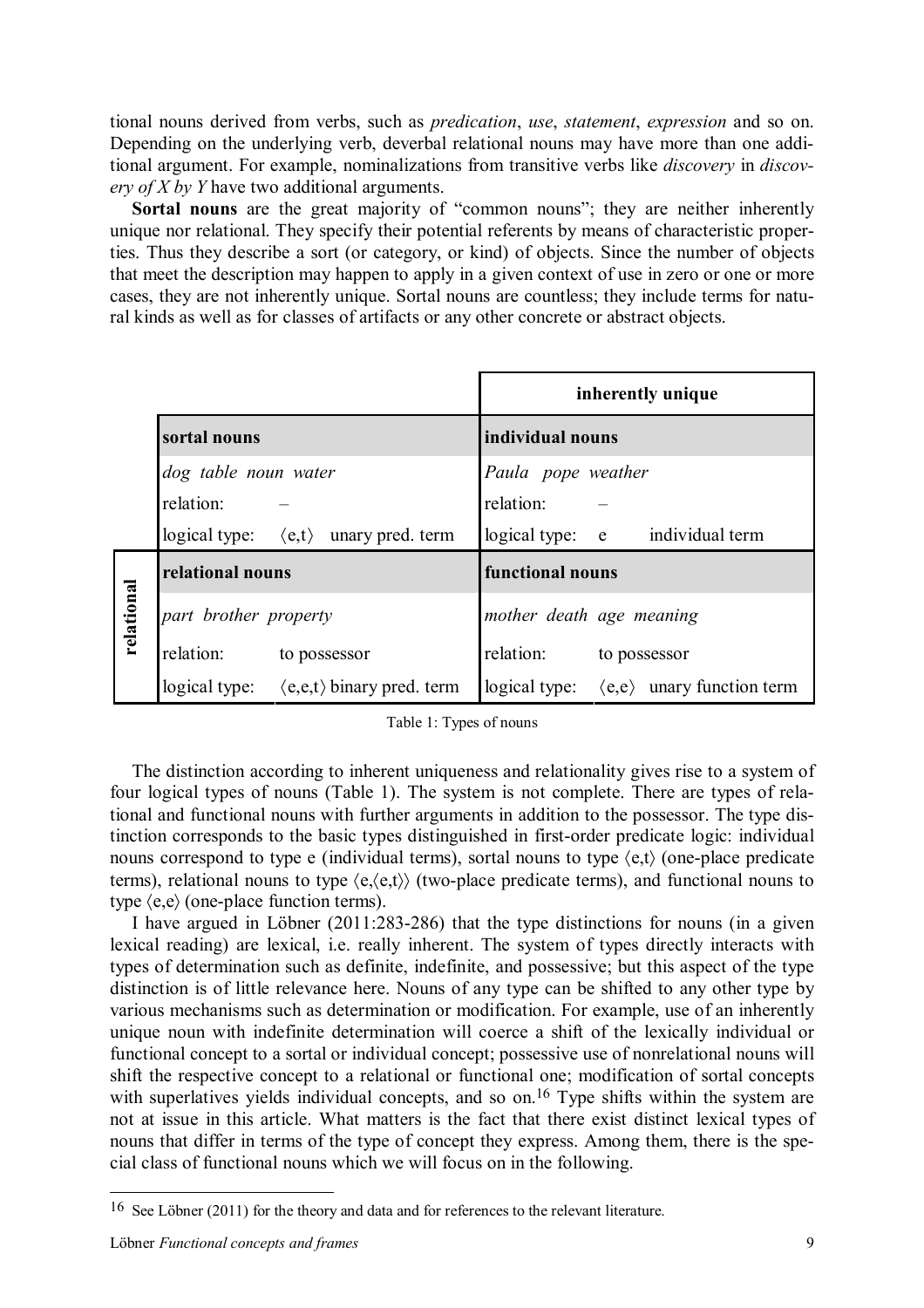## **3.4 Two characteristic constructions forw individual and functional nouns**

Abstract functional nouns can be considered to correspond to attributes (or conceptual dimensions) of their "possessors", in the widest sense. For a given possessor, in a given context of utterance, the functional noun denotes the actual value that this attribute adopts. Like the "temperature of the air", the "price of a barrel oil", the "size of the pupil", the "meaning of *temperature*", "your cell-phone number" or the "speed of the rocket", the value of such an attribute is, or may be, variable over time and dependent on circumstances. Consequently, languages may provide intensional constructions such as in (1a) and (9) for the description of the variation of the attribute values.

Abstract individual and functional nouns, with a few exceptions such as terms meaning 'name', 'shape' or 'color', are quite young in English and other European languages. Most of them are lexical innovations of the last three centuries. The verb vocabulary for predications about such abstract things as temperature, weight, price, stock exchange rate, voltage etc. was recruited from extensional verb vocabulary. This development in lexicon and grammar is responsible for the co-existence of extensional and intensional uses of the same verbs.<sup>17</sup> Intensional verbs of the relevant type mostly denote movements and similar changes in their extensional uses, while their application to things like prices and temperature is metaphorical and/or metonymical. A sentence in the literal sense of 'the temperature rises' with the verb for 'rise' (*steigen*) of vertical motion applied to an abstract measure was not possible in German before the  $18<sup>th</sup>$  century.<sup>18</sup> Apparently the modern construction in (15c) is built on the predecessors (15a) and (15b). (15a) is metonymical for the change of temperature indicated. Note that the mercury columns of traditional thermometers were vertical; it was not the whole column of mercury that rose, rather its tip. Thus, even (15a) involves a pars pro toto metonymy. The derived way of expression in (15b) metonymically abstracts from the mercury column, but still the subject is not the abstract notion of temperature. The thermometer itself, however, did not move anymore. Thus, his construction abandons the literal meaning of *steigen* 'rise'.

|                            | (15) a. Das Quecksilber steigt. | 'The mercury is rising.'   |  |  |
|----------------------------|---------------------------------|----------------------------|--|--|
| b. Das Thermometer steigt. |                                 | The thermometer is rising. |  |  |
|                            |                                 |                            |  |  |

c. Die Temperatur steigt. 'The temperature is rising.'

Variability is accompanied by uncertainty. Thus a second type of construction deals with the possibility of different alternative values for a given functional concept. The corresponding verbs include epistemic predications like *know*, *estimate*, *guess*, *determine*, *be interested in*, *remember*, *tell* along with other verbs that presuppose alternatives, such as *choose*, *influence*, *control*, *delimit*, *constrain*, predications of evaluation: *appreciate*, *discuss*, *fear*, or of co-variation *depend on*, *follow* etc.

- (16) a. Do you know the price of the download?
	- b. The number of victims cannot be determined yet.
	- c. The price depends on the exchange rate of the British pound.

In this type of constructions, the functional NP can be replaced by an interrogative clause, e.g. *Do you know what the price of the download is?* For this reason, these constructions are called "concealed questions". Concealed question constructions are not restricted to abstract functional nouns.

<sup>17</sup> For a collection of about three hundred relevant verbs see Löbner (1979: 114-124).

<sup>&</sup>lt;sup>18</sup> Evidence is provided by the entries in Grimm's dictionary, Grimm (1854/1984).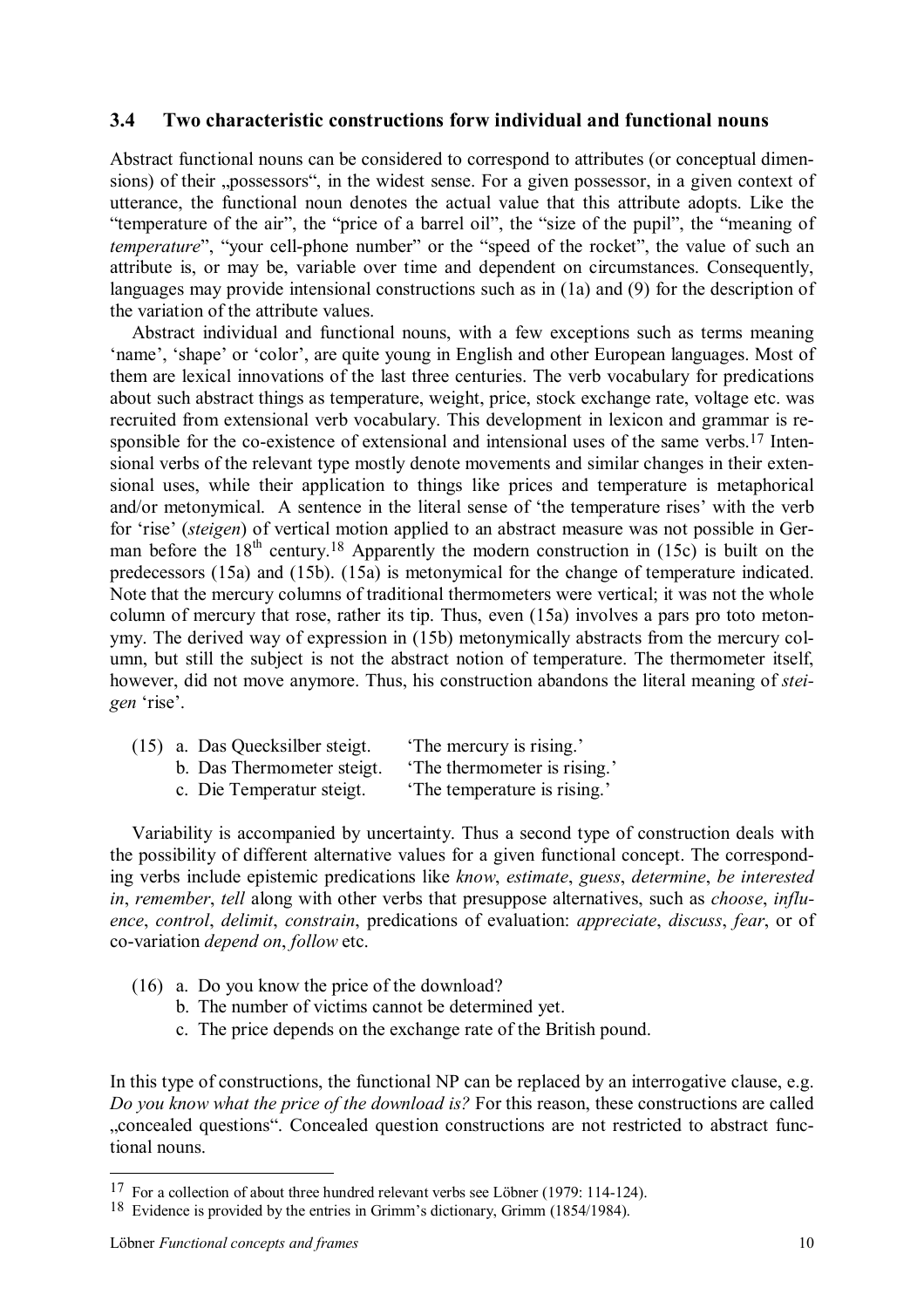- (17) a. Bill does not know the capital of Belgium.
	- b. His mother could not be determined.

Similar to the rising-temperature construction, concealed questions borrow their syntax from ordinary predication formats, but exploit the concept type of individual and functional concepts for a different type of predication. Löbner (1979: 129-141) contains a collection of about 1000 German verbs that can enter the concealed question or similar constructions.19

I mention these two types of constructions – the rising-temperature type and concealed questions – because they play a crucial role in scientific discourse. There are more constructions that require functional or individual concepts. One such construction in Russian is investigated in Partee & Borschev (this volume).

## 4 **Frames in cognition**

#### **4.1 Barsalou's notion of frames**

Among the various notions of frames and schemata defined and used in cognitive psychology, artificial intelligence, social interaction theory, and linguistics, we adopt the frame definition of Barsalou (1992a,b) which is by far the most explicit, precise, and elaborate definition of the type of structure. According to Barsalou, a frame is a representation of a concept which is recursively composed out of attributes of the object to be represented, and the values of these attributes. In addition to the specification of attributes and their values, a frame may contain various kinds of constraints that restrict the values an attribute may adopt or define relations between the values of different attributes. Barsalou represents frames with directed labeled graphs. A central node represents the object, or category of objects, which the frame represents; arcs connect nodes to further nodes. In Barsalou (1992a,b) the complex consisting of the possessor of an attribute, the attribute, and the value it adopts is graphically represented as in Figure 1:



Figure 1: Possessor-attribute-value complex in Barsalou (1992a, 1992b)

The arc labeled "aspect" stands for "is an aspect of". The arc labeled "type" means "is of type". For example, if the three nodes in Figure 1 were taken to represent (from left to right) a tomato, the attribute  $COLOR<sup>20</sup>$ , and its value red, the right arc would mean that red is of the type color. The label "type" is the same for all value-attribute connections.

Barsalou "define[s] an attribute as a concept that describes an aspect of at least some category members" (Barsalou 1992b: 30). Values of attributes are defined as "subordinate con-

<sup>&</sup>lt;sup>19</sup> The notion of concealed question was introduced in Baker (1968); for a recent survey see Nathan (2006).

<sup>20</sup> In this article, small caps are used for attribute terms.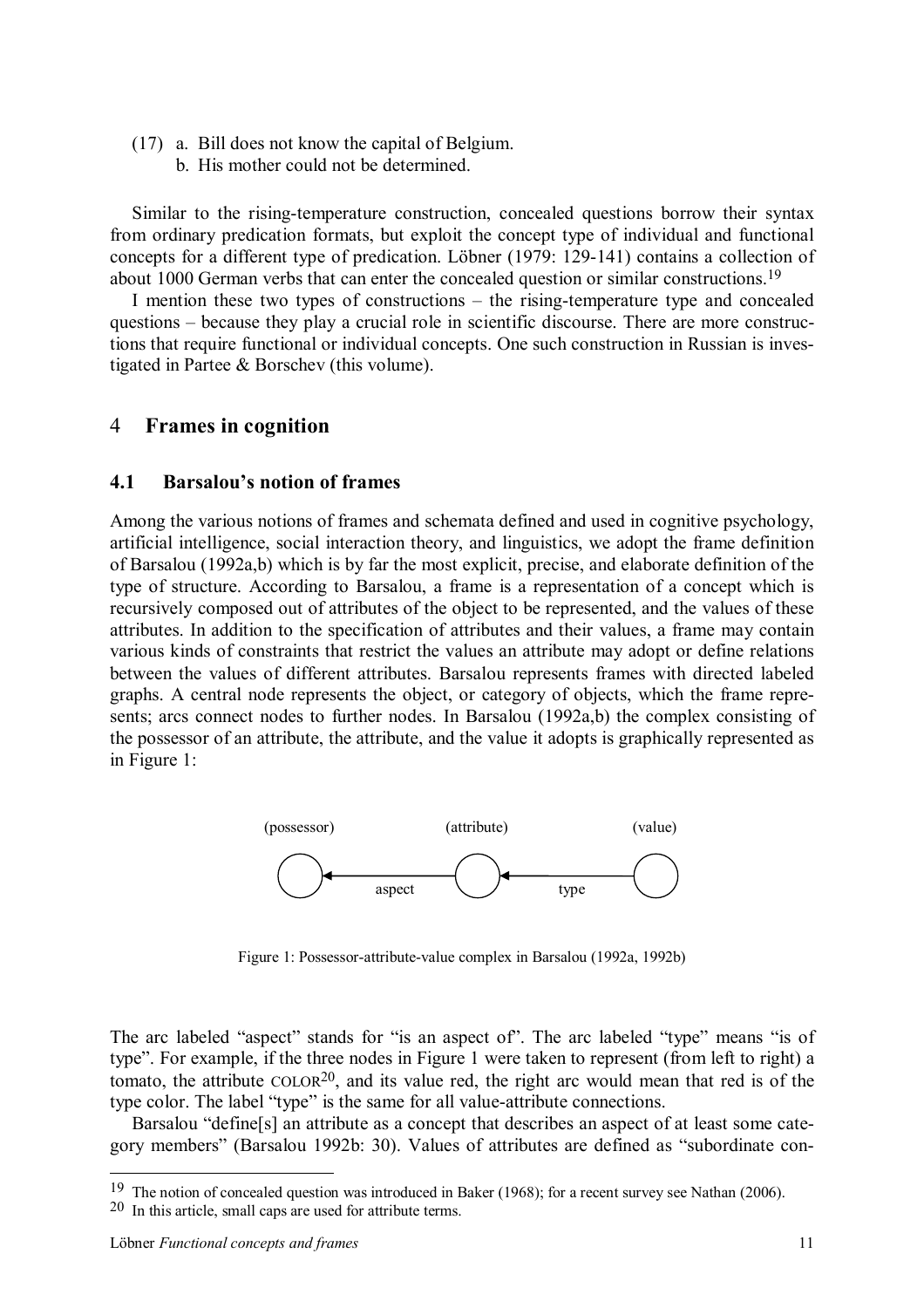cepts of an attribute" (Barsalou 1992b: 31). This view of the relation between value and attribute focuses on a certain aspect of the relation between an attribute and the values it adopts. For every attribute there is the range of values which it can possibly adopt. The range of possible values for a given attribute constitutes a space of alternatives. Thus, an attribute-asfunction essentially corresponds to the set of values it can adopt. In the sense of Carpenter (1992), the set of all possible values forms an ordered hierarchy of types.

The general correspondence between attributes and sets of values has been observed, among others, by Guarino (1992). The correspondence is reflected in a systematic ambiguity of linguistic expressions for attributes. A noun like *color* can be systematically used both as a functional noun and as a sortal noun. An example of the functional, attribute use of the noun would be (18a). (18b) illustrates the sortal use; the statement is exactly of the type represented by the central and the right nodes in Figure 1 and the "type" link between them.

(18) a. The color of the potato is purple.

b. Purple is a color.

In (18b), the subject NP *purple* refers just to a color as such, not to a color as a color of something. Conversely, in (18a) *color* is an inherently relational noun. I consider the functional meaning as basic, because the sortal meaning can be easily derived from it, but not vice versa.21 In his definition of an attribute, Barsalou relates to the functional concept variant. When he defines values as subordinate concepts of attribute, he conceives of attributes as sortal concepts for the possible values.

Complex frame elements such as in Figure 1 can be recursively connected by unifying a value node with another possessor node (an example is given in Figure 3 below), resulting in a subordinate specification of the value by another attribute and its value. Barsalou (1992b: 33), however, discusses recursive attribute specification in terms of direct connections from attribute nodes to attribute nodes. For example, he remarks that the frame for 'vacation' may exhibit an attribute COMPANION which in turn has its own attributes such as AGE, FREE TIME, and PREFERRED ACTIVITIES. The chain vacation – companion – age is graphically represented as in Figure 2.



Figure 2: Attribute chain in Barsalou (1992a, 1992b)

This representation, however, is a simplification of the relations involved which makes use of the double nature of attribute terms: In considering the attributes as aspects of something, the attribute notion is used in the functional sense; in considering them as something which in turn has attributes, he makes use of the sortal sense. Regarding the example in Figure 2, COM-PANION is an aspect, or attribute of a vacation. But, AGE is not an attribute of the attribute (for example, the attribute COMPANION is not an old or new attribute), but an attribute of the value

<sup>&</sup>lt;sup>21</sup> In Löbner (2011:310) I call the shift from the functional reading to the sortal reading "Guarino shift", relating to the observation of the underlying ambivalence in Guarino (1992).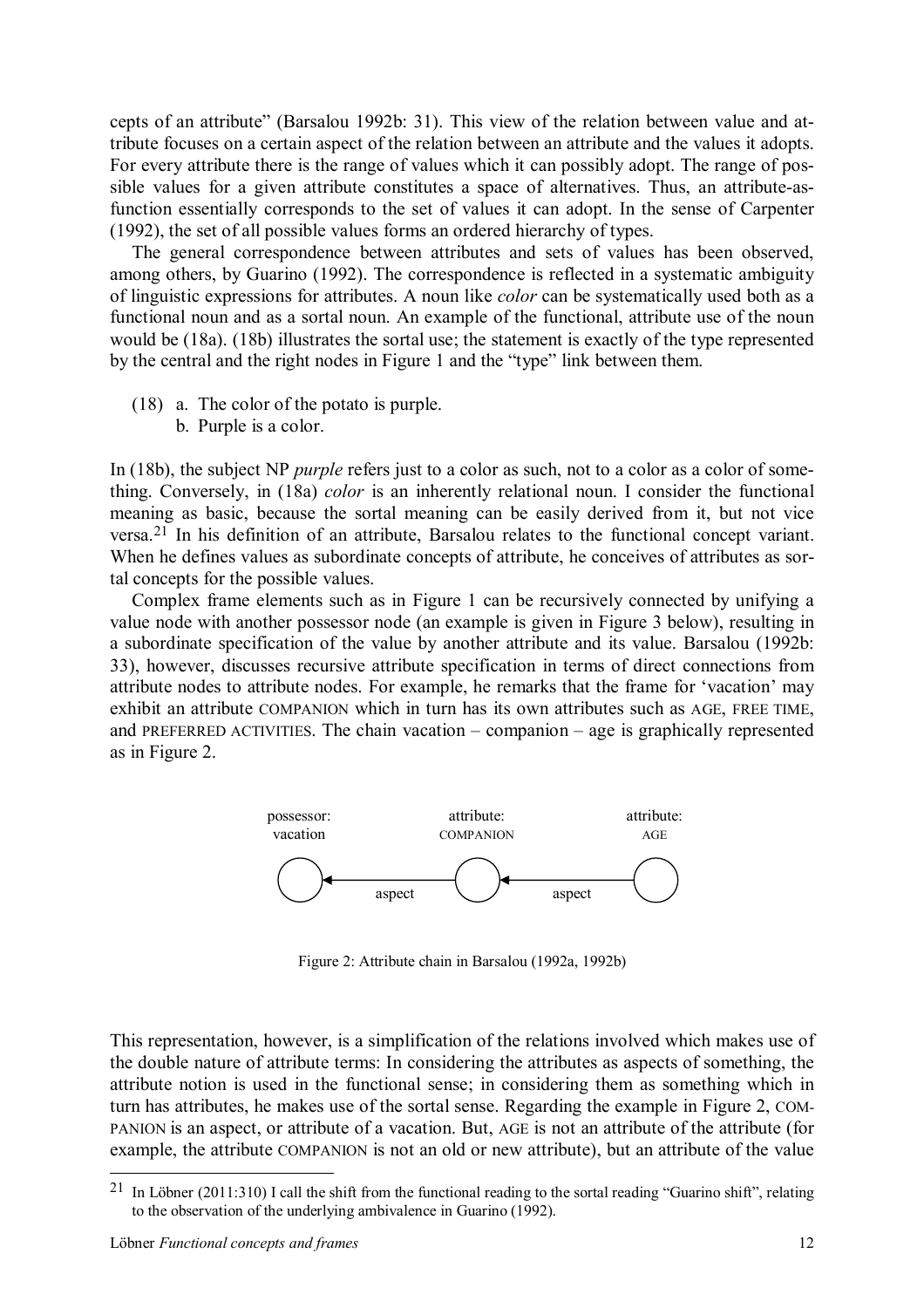of the attribute COMPANION, i.e. an attribute of the companion: the companion is of a certain age. Disentangling the ambiguity, the state of affairs depicted in Figure 2 would have to be represented as in Figure 3 in order to be in accordance with Figure 1.



Figure 3: Attribute chain of Figure 2 revised

Barsalou does not explicitly state what kind of relation between possessor and value an attribute constitutes. Obviously, different possessors can have the same value for a given attribute. The crucial question is, if an attribute may relate more than one value to a possessor at the same time. If not, the attribute constitutes a function. Implicitly, Barsalou appears to consider attributes functions. This is evident from the choice of examples for attributes he cites as well as from the fact that he talks of attributes "adopting values". The very use of the term *value* with respect to attributes would be inappropriate for nonfunctional relations. Still, a node might have the same attribute assigned to it more than once, e.g. two color attributes, representing an assignment of more than one color value.<sup>22</sup> Such a constellation, however, never occurs in Barsalou's frame examples.

We therefore assume (cf. Löbner 1998, Petersen 2007) that the attributes in Barsalou frames constitute functions (to be precise, partial functions) that return one value for every possessor of the relevant type. This basic assumption allows us to represent Barsalou frames in a less complex way my means of directed labeled graphs. The basic unit of such graphs is a complex of two nodes, representing the possessor and the value, connected by an arc that connects the possessor and the value. The arc represents the attribute as a function and is labeled accordingly.23



Figure 4: Possessor-attribute-value configuration revised

Unlike Barsalou's frame graphs, this design implements the fundamental distinction between functions and objects<sup>24</sup>, or in this case, between attributes and values. Nodes represent objects. Attributes are not objects but functions.

<sup>22</sup> There are, of course, multicolored objects, such as the Union Jack. But the Union Jack does not simply have the color red and at the same time the color blue and the color white. Rather, it consists of parts of homogeneous color, and it is these parts to which their respective color attribute assigns a value.

<sup>23</sup> For a deeper and more formal treatment of the issues of Barsalou frames discussed here, see Petersen (2007).

<sup>24</sup> See (Frege 1891) on the fundamental distinction between functions and arguments in 'Function and concept'.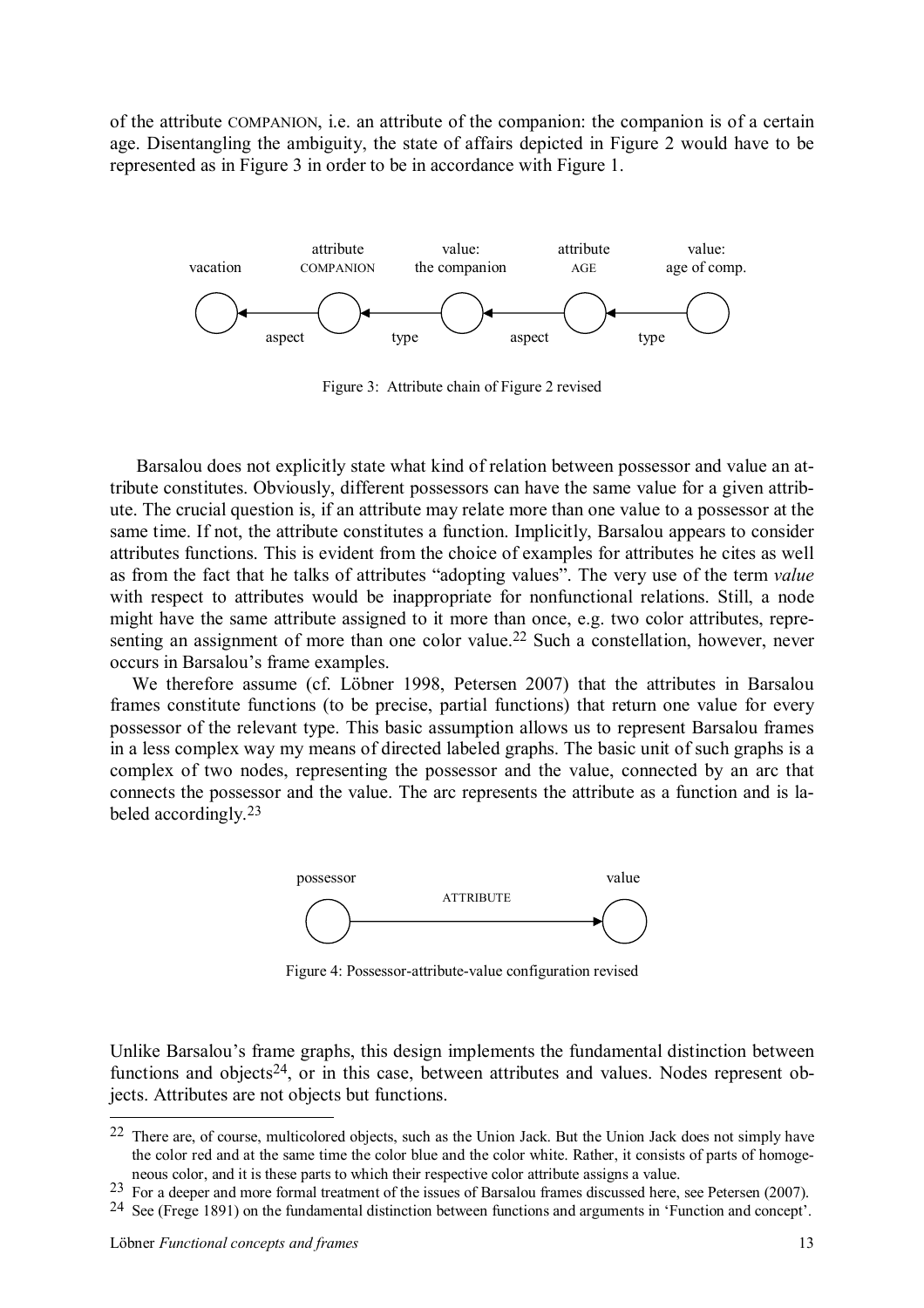Figure 5 displays a partial frame for a car, in the revised graph notation, with similar attributes as the example frame in Barsalou (1992b: 30).



Figure 5: A frame for a car

The frame represents the values of the attributes by nodes not further specified. The broken-line elements represent two types of constraints. "Structural invariants" represent constitutive relations between (the values of) attributes: the transmission rotates the wheels; similarly, the engine rotates the transmission, the driver operates the engine, the engine consumes the fuel. "Attribute constraints" capture global dependencies between the values of attributes: the greater the capacity of the engine, the higher its performance (as well as the consumption of fuel and the production of  $CO<sub>2</sub>$ .)<sup>25</sup>

Barsalou (1992a: §7) assumes that frames constitute the general format of concept representation, and hence of categorization, in human cognition. Frames can be used for modeling the structure of concepts as well as what Barsalou calls "conceptualizations", i.e. ad-hoc modifications of concepts in actual contexts.

#### **4.2 Frames and functional concepts**

The fact that attributes in Barsalou frames can be considered functions that assign a value to objects of appropriate type has a very important consequence: Attributes in Barsalou frames are functional concepts. This is of utmost importance for Barsalou's conception of categorization: **We categorize exclusively in terms of functional concepts**. Functional concepts constitute the representational "vocabulary" of categorization—where the notion "vocabulary" is

<sup>&</sup>lt;sup>25</sup> There are further types of constraints (cf. Barsalou 1992a:  $37-40$ ); for the present purpose it is not necessary to go deeper into the matter here.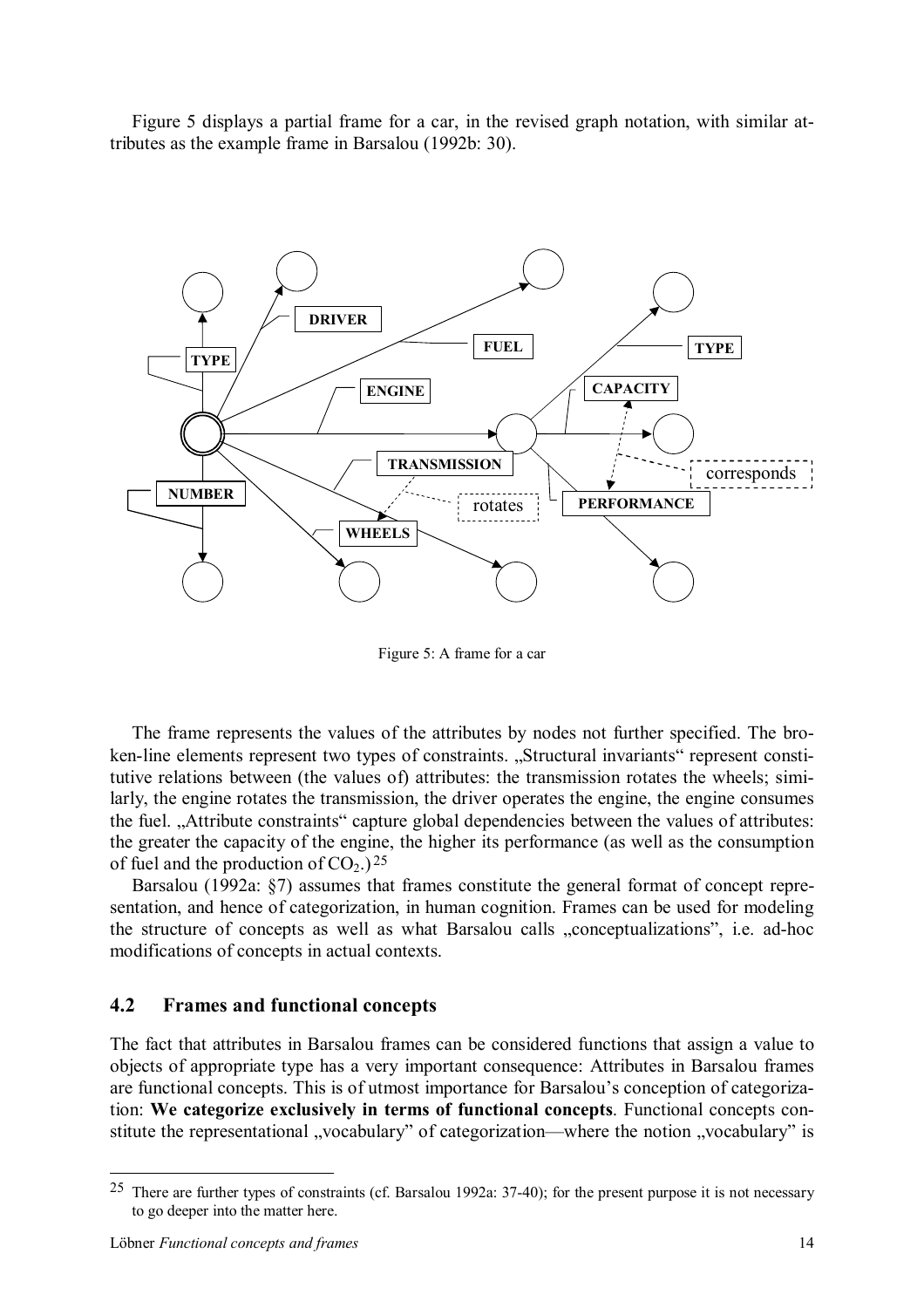meant metaphorically. It must not be taken in the sense that cognitive categorization is verbal. To the contrary, it is to be expected that most of the attributes used in human cognition did not make their way as functional nouns into the lexica of human languages. But if a language does possess functional nouns, it may be safely assumed that they correspond to attributes in cognitive frames. There is no other motivation for this untypical type of nouns.

There is psychological evidence that in first language acquisition children assign meanings to nouns that favor concrete sortal or individual concepts, while suppressing attribute concepts: "One way children initially constrain the meanings of terms is to honor the whole object assumption and thereby assume that a novel label is likely to refer to the whole object and not to its parts, substance or other properties." (Markman 1990:58f). In addition to the "whole object assumption", the "taxonomic assumption" causes children to establish labels that "refer to objects of the same kind rather than to objects that are thematically related." (Markman 1990:59) Thus relational meanings for nouns are dispreferred. This does not mean, of course, that children are completely unable to learn relational or functional nouns, but the two strategies mentioned clearly establish sortal and individual nouns and the corresponding types of categorizations as the paradigm cases. The bias against relational and functional nouns corresponds to the fact that the referents of relational and functional nouns, for example parts of objects, properties, or roles, do not exist independently; the cognitive isolation of such aspects requires abstraction.

## **4.3 Verbalization of attributes and values**

Nouns that denote attributes are functional nouns. When used in harmony with their lexical type, they require the specification of a possessor. The car frame depicted in Figure 3 contains the attributes TYPE, DRIVER, ENGINE, FUEL of the car represented by the central node. The corresponding words *type*, *driver*, *engine*, *fuel* can be use as functional nouns in constructions such as *the type*/*driver*/*engine*/*fuel of the car*. The possessor NP of the construction, *the car*, denotes the host of the attribute; the functional noun denotes the attribute itself, and the whole NP, e.g. *the engine of the car* denotes the value which the attribute adopts for the given possessor. Analogously, the NP *the performance of the engine of the car* denotes the value that the attribute PERFORMANCE assigns to the engine of the car.

Predications about the value of the attribute of a possessor may be extensional, i.e. relating only to the given value in the particular context of utterance, or they might relate intensionally to a range of possible values, i.e. to the attribute as a whole.

- (19) a. extensional: The performance of the engine of the car is poor.
	- b. intensional: The performance of the engine of the car has improved.

# **4.4 General properties of frames**

The first thing to observe about Barsalou frames is the fact that they represent sortal concepts. The attributes they employ are functional concepts but the whole frame is sortal: a concept that describes what it refers to in terms of certain properties, leaving open how many, if any, objects might satisfy this kind of characterization. A frame might contain specifications that narrow down the possible number of objects that meet them to one, but there is nothing in the structure of a frame telling that it is meant to represent exactly on object. For example, passports contain a perfect frame description of their respective owners; the attributes they make use of are chosen in order to unambiguously identify the owner, but in principal they are still sortal frames: they might happen to describe no person at all, or exactly one person, or more than one that happen to meet the same description.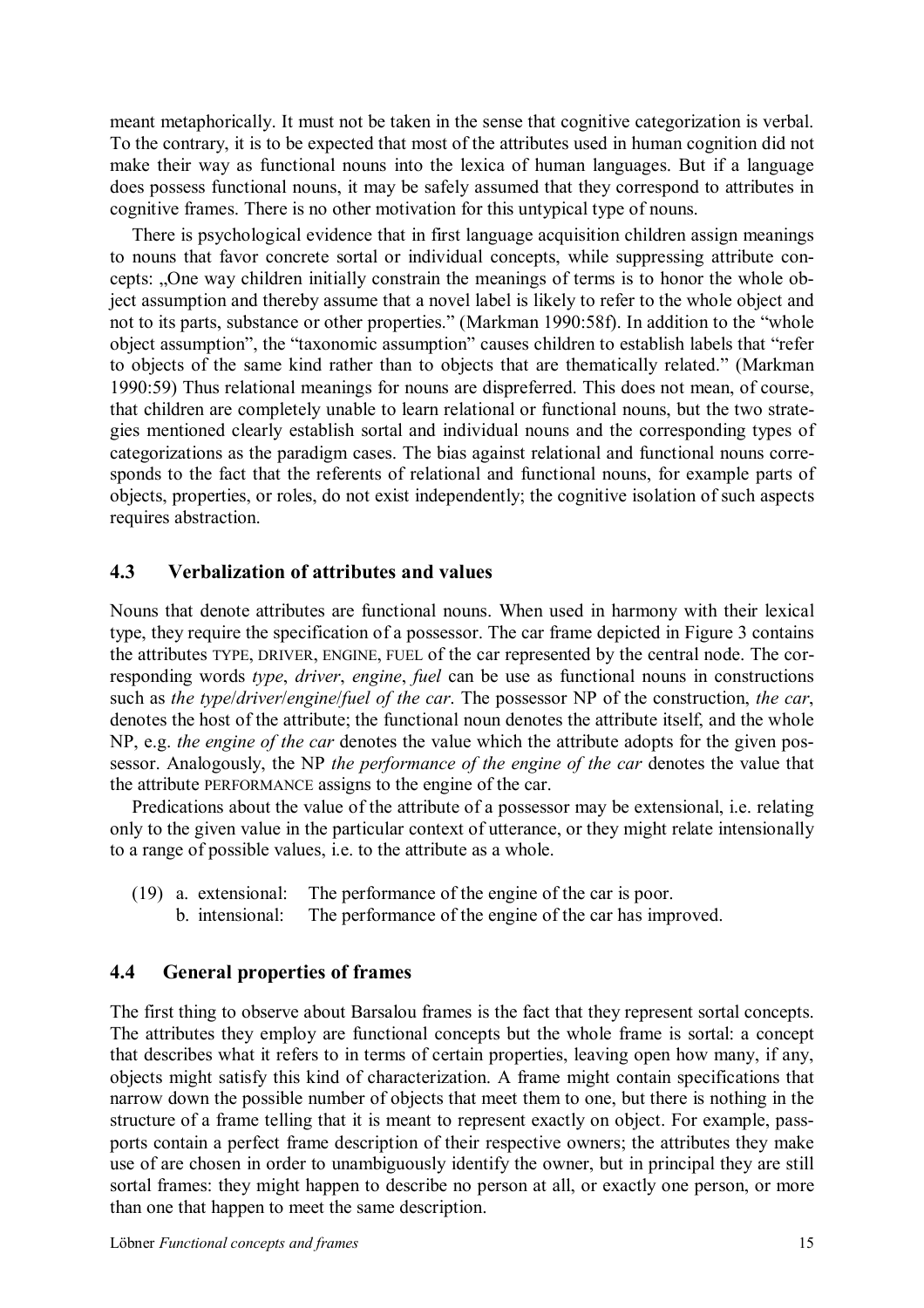Given this observation, it becomes obvious that in addition to the frames Barsalou describes, one needs frames for types of concepts other than sortal. For relational and functional nouns, one needs frames with empty slots for the arguments. For individual and functional concepts, the structure of the frame must provide for unique reference. Still, these frames too will provide a mental description in terms of attributes, their values and constraints and relations correlating the values of attributes. Petersen (2007) introduces frames of slightly different structures for the representation of relational, individual, and functional concepts.

One of the fundamental properties of frames is their flexibility. Frames can be reduced or enriched, by removing or adding attributes, or by changing the specification of attribute values. Attributes can be bundled into complex attributes; for example, the attributes LENGTH and WIDTH in a rectangle frame can be combined into SIZE. Conversely, attributes with complex values such as COLOR can be split into components. A further way of combining attributes is their composition, or concatenation: the attribute EYE COLOR of a person is the composition of the attribute EYE with its subattribute COLOR.

Frames for concrete real objects are principally incomplete. A real object, such as a person, or a tree, can never be completely described. The human mind chooses frames of a composition, complexity, and specificity adapted to the needs of particular situations.

#### **4.5 Restrictions on attributes and the embodiment of frames**

If frames constitute the general format of knowledge representation in the human cognitive system, the question arises how this format is grounded, or embodied.<sup>26</sup> One general aspect is the question: What does constitute a possible attribute in human cognition. Obviously, the set of all values which an attribute may adopt must form a natural space: the cognitive system will not employ attributes which may adopt values out of an arbitrary set of entities including, say, colors, shapes, prices, fingers and ancestors. Rather the set of values which a given attribute may adopt must be composed of mutually exclusive alternatives; colors and shapes are not mutually exclusive, but different colors are. Also, it appears reasonable to maximize those spaces, making them encompass all alternatives rather than a subclass. The completeness requirement can be subjected to constraints in particular frames; for example the frame of a mouse will restrict the values of the attributes SIZE, WEIGHT or LIFESPAN to ranges of values possible for mice. In addition, further constraints have been proposed. In his work on conceptual spaces, Gärdenfors (2000) argues for a general constraint that restricts the space of possible values of an attribute in a concept to be convex: if two values are within the attribute space, then the values between them are, too. Gärdenfors & Wargien (this volume) extend the conceptual-spaces approach to concepts for actions and events. The contribution of Jäger (this volume) addresses a similar question. Jäger applies statistical methods to the data of the World Color Survey<sup>27</sup> in order to investigate constraints on the composition of the extension of color categories. The result is largely in accordance with Gärdenfors' convexity conditions; there are, however, exceptions: some speakers seem to have nonconvex color term extensions, for example one term for black and for white, but not for the shades of grey between.

#### 5 **Frames and functional concepts in science**

Frames and functional concepts play a central role in scientific thinking. Sciences in general deal with particular classes of objects, e.g. physical objects, living organisms, chemical sub-

<sup>26</sup> For an extensive discussion of the psychological aspects of this issue, see Barsalou (1999).

 $27$  The WCS collects data on the use of basic color terms for a sample of 110 unwritten languages from an average of 24 speakers each. See Cook, Kay,& Regier (2005) for details.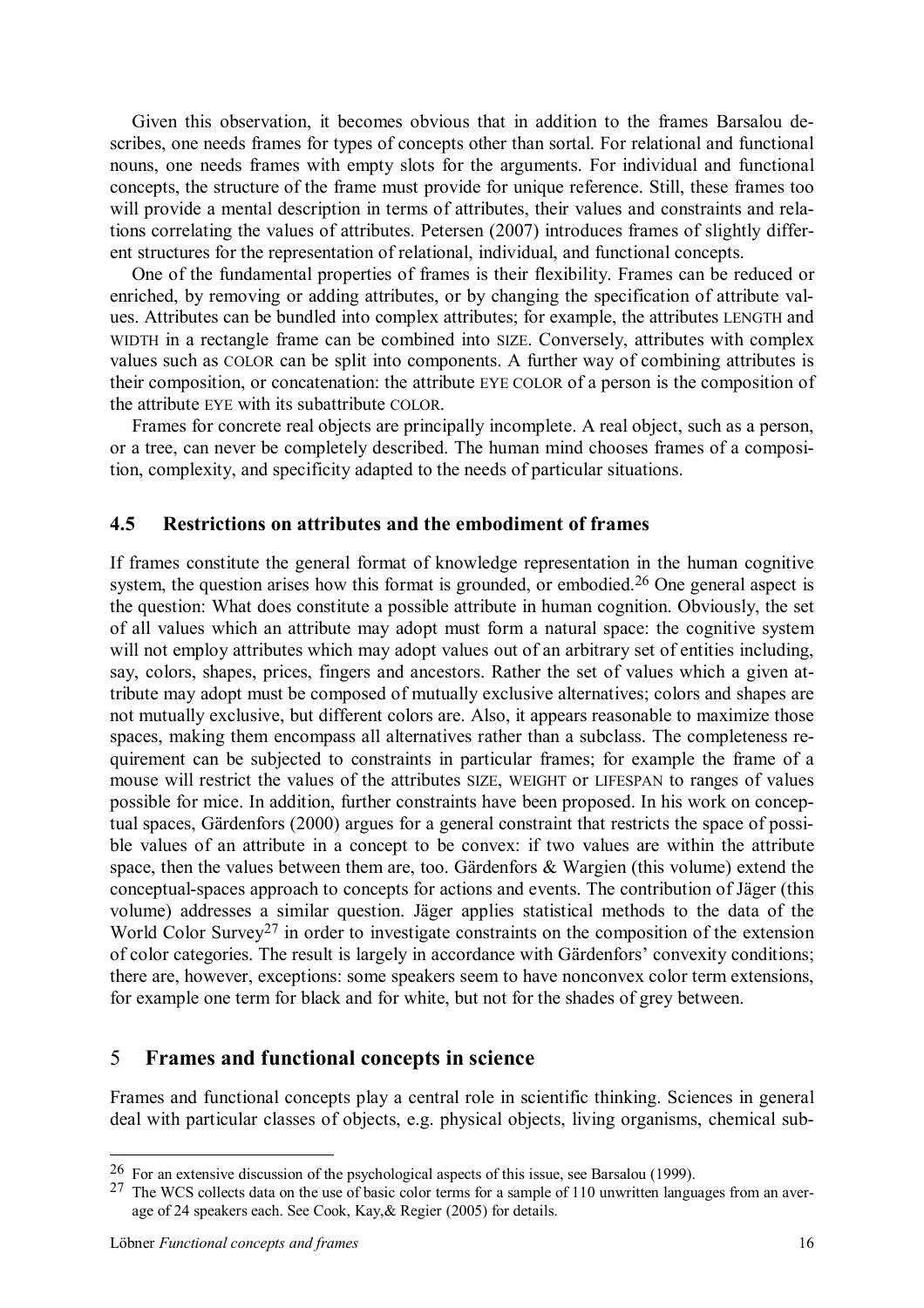stances, languages, human subjects, works of art etc. The objects of science are investigated in terms of their relevant attributes, where sciences differ in which attributes are relevant. For example, psychology, medicine, sociology, and economics are concerned with human individuals under various perspectives, dealing with different sets of attributes of the individual.

Together, the attributes constitute the, more or less, abstract objects of a science. Merely two attributes, MASS and LOCATION, constitute the mass point in physics. A chemical element is constituted by a small set of attributes, including its atomic number. A lexeme in linguistics is defined by a frame such as in Figure 6. Scientific theorizing investigates, among others, possible values of the attributes, possible combinations of the values of different attributes, correlations of values etc. These are captured by constraints in Barsalou frames; general constraints would capture the correspondence between phonological form and spelling of lexemes, or the dependence of word inflection from the part of speech a lexeme constitutes.



Figure 6: Frame for a lexeme

Attribute terms play a central role not only in scientific terminology, but also in the very evolution of science. The notion of atomic number in chemistry evolved with the theory of atomic structure, and with it today's notion of a chemical element evolved from about the end of the 18th century (Lavoisier). Frames can be shown to underlie the conception of scientific classifications, as well as of types of processes such as chemical reactions; these underlying frames can, in turn, be used to analyze paradigm shifts in scientific evolution (see Chen & Barker).

The two typical constructions for functional nouns mentioned in §3.4 directly correspond to needs of scientific discourse. The rising-temperature construction meets the need of being able to verbally describe changes of the values of attributes. Concealed questions are involved in talk about possible values of attributes. Thus it appears plausible that abstract functional nouns and the characteristic constructions they figure in emerged in co-evolution with scientific theory and practice.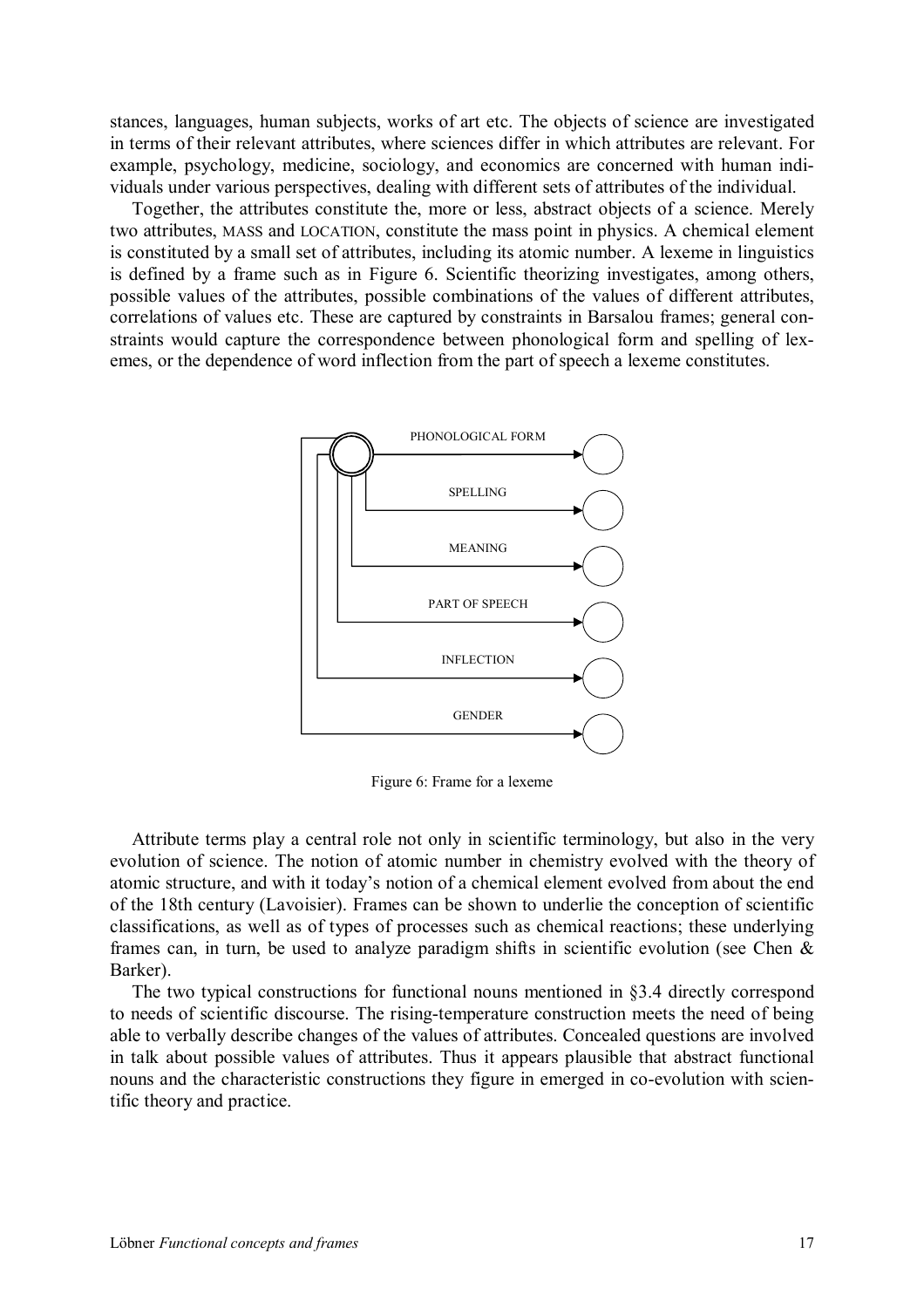## 6 **Conclusion**

The discussion aimed to show that the distinction of conceptual types of nouns is of fundamental importance for understanding not only the semantics of nouns, but human cognition in general. Among conceptual types of nouns, functional nouns are of particular interest. From a linguistic point of view, functional nouns constitute a rather marginal class in grammar, as witnessed by their late emergence in natural language vocabularies and, concomitantly, by the parasitic character of the constructions they are used in. In linguistic theory, too, they enjoy little attention, sharing their fate of disregard with individual concepts. The distinction between inherently relational and not inherently relational nouns (see Table 1) is generally acknowledged. However, the fact that there are types of nouns that are inherently unique, namely individual and functional nouns, is rarely recognized, except for the inherent uniqueness of proper names and personal pronouns.28

When Janssen titled his 1984 paper "Individual concepts are useful", this was a reaction to the disregard of inherently unique concepts in the development of Formal Semantics following Montague (1973). From the perspective of this article, Janssen's statement is actually an understatement. The immediate connection between functional concepts and frames shows that functional concepts figure most fundamentally in human concept formation. If Barsalou is correct in assuming that the basic structure of all concepts in human cognition is frames, then functional nouns represent the type of concepts which our entire cognition is based on. Attribute concepts, i.e. instances of functional concepts, form the structure of the mental representations in our cognitive system: we categorize whatever we categorize in terms of functional concepts. The relatively complex logical type  $\langle e, e \rangle$  of functional concepts is the elementary unit of concept formation, while the logically elementary type e corresponds to concepts of unlimited complexity.

One has to assume that the mental representations of the meanings of linguistic expressions are of the same structure as concepts in general. Consequently, propositions and lexical meanings basically have the structure of frames, if Barsalou is right. This observation might pave the way for a unified theory of decomposition and composition that conceives of meanings as represented by frames. Such a perspective would offer a basis for integrating the results of semantic research with those of cognitive psychology and neuroscience.

<sup>&</sup>lt;sup>28</sup> See, however, Matushansky (2008) for a sortal concept, type  $\langle e, t \rangle$ , analysis of proper names.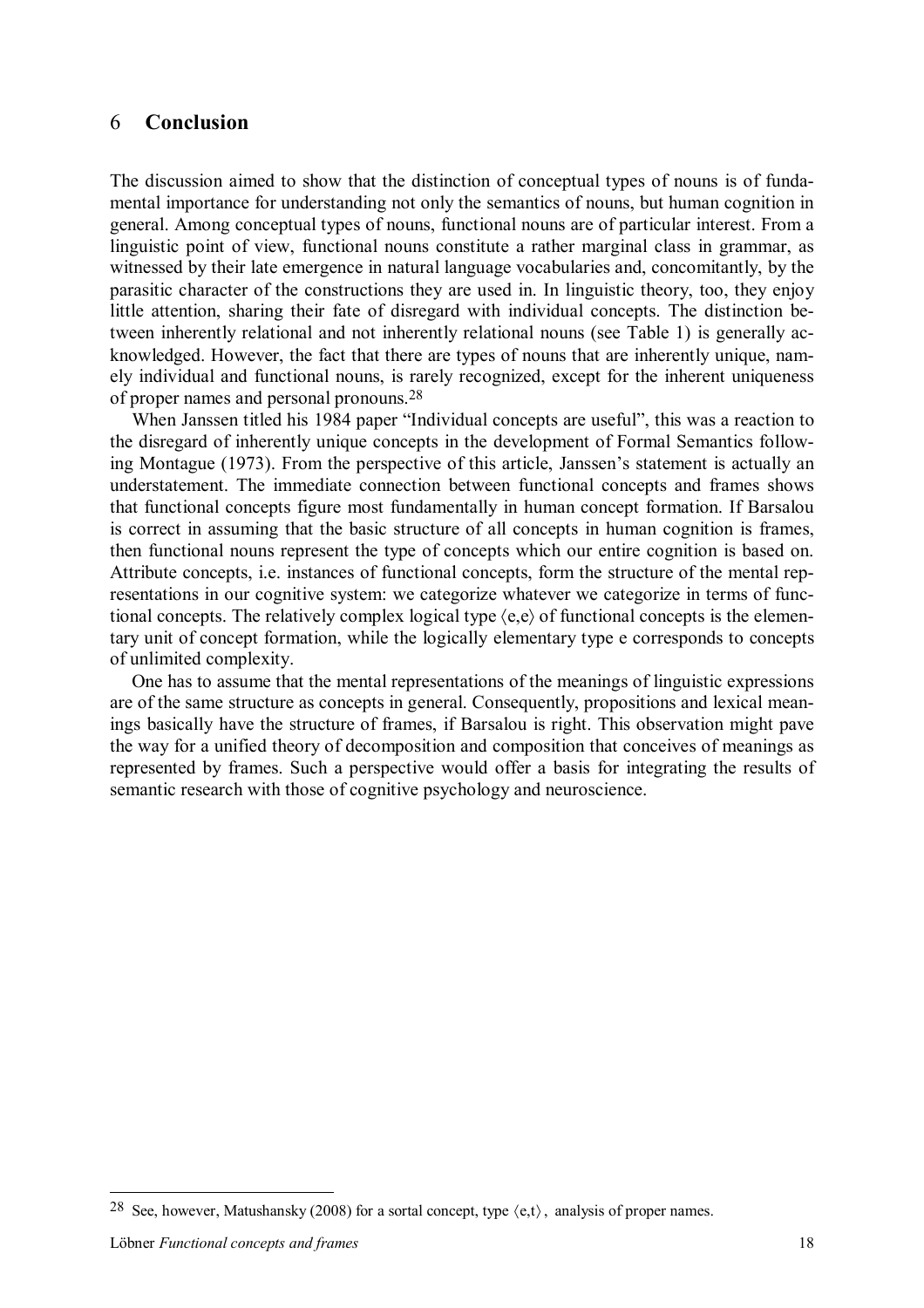#### **Author's address**

Prof. Sebastian Löbner Institut für Sprache und Information Heinrich-Heine-Universität Düsseldorf Universitätsstr. 1

40225 Düsseldorf

Germany

email: loebner@phil.uni-duesseldorf.de

#### **Acknowledgments**

The research for this paper was supported by the German Science Foundation (DGF) grant FOR 600, Research Unit "Functional Concepts and Frames".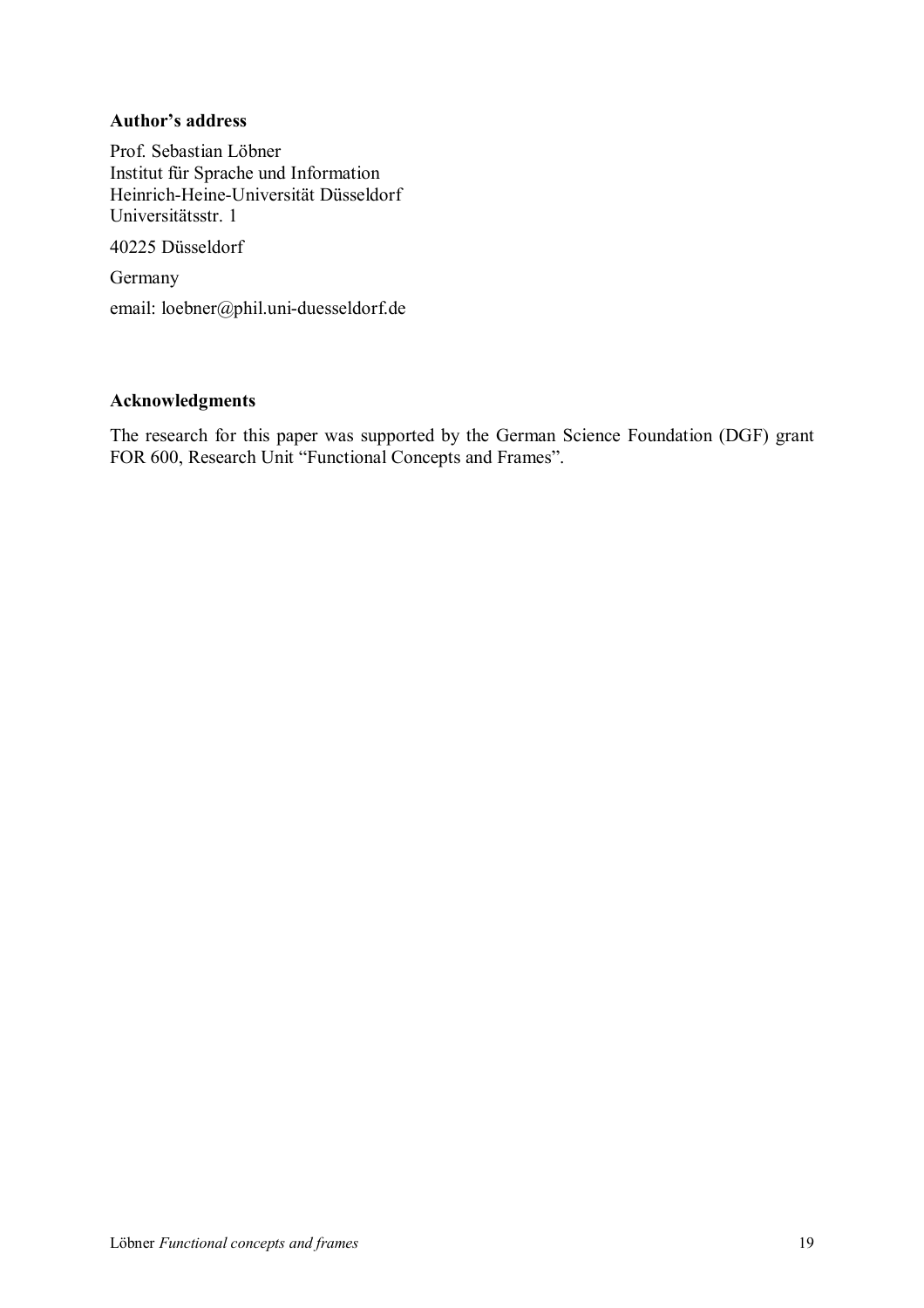#### **References**

- Baker, C.L. (1968). *Indirect questions in English*. Doctoral dissertation, University of Illinois, Urbana, Ill.
- Barsalou, Lawrence W. (1992a). *Cognitive psychology. An overview for cognitive scientists.* Lawrence Erlbaum Associates. Hillsdale, NJ.
- Barsalou, Lawrence W. (1992b). Frames, concepts, and conceptual fields. In A. Lehrer and E. F. Kittay (eds.), *Frames, fields, and contrasts: New essays in semantic and lexical organization.* Lawrence Erlbaum Associates. Hillsdale, NJ. 21-74.
- Barsalou, Lawrence W. (1999). Perceptual symbol systems. *Behavioral and Brain Sciences*  **22**:577–660.
- Carpenter, B. (1992). *The Logic of Typed Feature Structures*. Cambridge University Press. Cambridge.
- Chen, X. and P. Barker (2000). Continuity through Revolutions: A Frame-Based Account of Conceptual Change during Scientific Revolutions', *Philosophy of Science* **67**:208-223.
- Cook, Richard, Paul Kay, and Terry Regier (2005). The world color survey database: History and use. In Henri Cohen and Claire Lefebvre (eds.), *Handbook of Categorisation in the Cognitive Sciences*. Elsevier. Amsterdam. 223-242.
- Dowty, David R., Robert E.Wall, Stanley Peters (1981). *Introduction to Montague semantics*. Reidel. Dordrecht.
- Frege, Gottlob (1891/1969). *Funktion und Begriff*. Jena. Quoted from the reprint in G. Patzig (ed.), *Funktion, Begriff, Bedeutung*. Vandenhoeck & Rupprecht. Göttingen. 1969. English translation *Function and Concept,* in T. Geach and M. Black (eds.), *Translations from the philosophical writings of Gottlob Frege*. Blackwell. Oxford, New York. 1952. 22-41.
- Gärdenfors, Peter (2000). *Conceptual Spaces: The Geometry of Thought*. MIT Press. Cambridge, MA.
- Gärdenfors, Peter, Massimo Warglien (this volume). Using conceptual spaces to model actions and events.
- Grimm, Jacob, & Wilhelm Grimm (1854/1984). *Deutsches Wörterbuch.* Reprint. Deutscher Taschenbuch Verlag. München.
- Guarino, Nicola (1992). Concepts, Attributes, and Arbitrary Relations Some Linguistic and Ontological Criteria for Structuring Knowledge Bases. *Data & Knowledge Engineering* **8**:249-261.
- Jackendoff, Ray (1979). How to keep ninety from rising. *Linguistic Inquiry* **10**:172-176.
- Jäger, Gerhard (this volume). Using statistics for cross-linguistic semantics: a quantitative investigation of the typology of color naming systems.
- Janssen, Theo M.V. (1984). Individual concepts are useful. In: Fred Landman, Frank Veltman (eds.), *Varieties of Formal Semantics.* Foris. Dordrecht. 171-192.
- Lasersohn, Peter (2005). The temperature paradox as evidence for a presuppositional analysis of definite descriptions. *Linguistic Inquiry* **36**:127-134.
- Lewis, David (1970). General semantics. *Synthese* **22**:18-67. Reprinted in Davidson and Harman (eds.), *Semantics of Natural Language*, 1972, Reidel. Dordrecht. 169-218.
- Löbner, Sebastian (1979). *Intensionale Verben und Funktionalbegriffe. Untersuchung zur Syntax und Semantik von* wechseln *und den vergleichbaren Verben des Deutschen.*  Tübingen: Narr.
- Löbner, Sebastian (1981). Intensional verbs and functional concepts: more on the "rising temperature" problem'. *Linguistic Inquiry* **12**:471-477.
- Löbner, Sebastian (1998). Definite associative anaphora. In Simon Botley (ed.) *Approaches to discourse anaphora: proceedings of DAARC96 - Discourse Anaphora and Resolution Colloquium, Lancaster University July 17th-18th 1996*. Lancaster: Lancaster University. Available also at semantics archive.